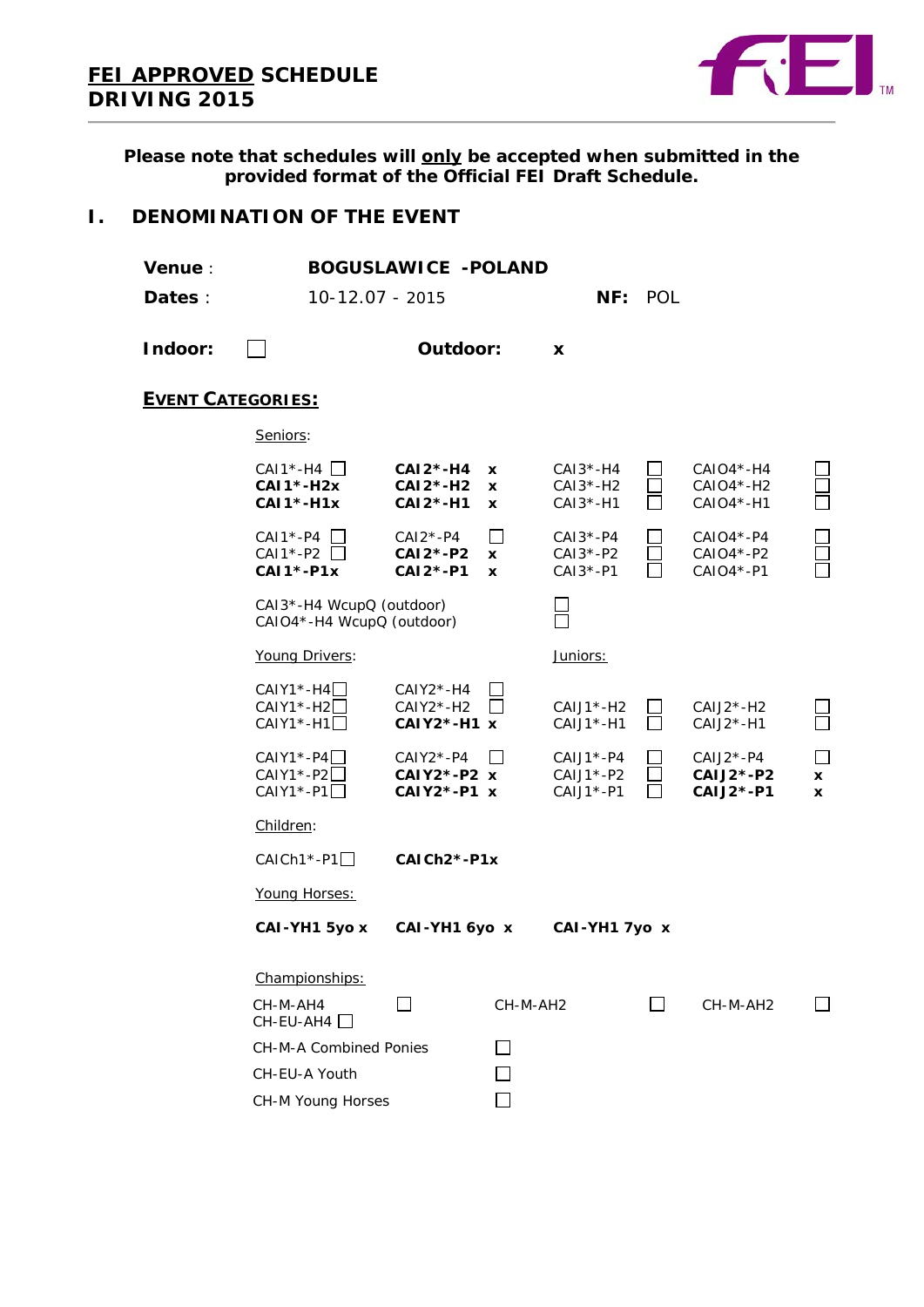## **II. GENERAL CONDITIONS**

This event is organised in accordance with:

- − FEI Statutes, 23rd edition, effective 29 April 2014
- − FEI General Regulations, 23<sup>rd</sup> edition, effective 1<sup>st</sup> January 2009, updates effective 1<sup>st</sup> January 2015
- − FEI Veterinary Regulations, 14th edition, effective 1st January 2015
- − **The FEI Rules for Driving Events and its Annexes, 11th edition, 1st January 2015**
- − Equine Anti-Doping and Controlled Medication Regulations (EADCMR)*,* 2nd Edition effective 1st January 2015
- FEI Anti-Doping Rules for Human Athletes (ADRHA), based on the 2015 revised WADA Code, effective 1<sup>st</sup> January
- − All subsequent published revisions, the provisions of which will take precedence.
- An arbitration procedure is provided for in the FEI Statutes and General Regulations referred to above. In accordance with this procedure, any appeal against a decision rendered by the FEI or its official bodies is to be settled exclusively by the Court of Arbitration for Sport (CAS) in Lausanne, Switzerland.

\*\*\*\*\*\*\*\*\*\*\*\*\*\*\*\*\*\*\*\*\*\*\*\*\*\*\*\*\*\*\*\*\*\*\*\*\*\*\*\*\*\*\*\*\*\*\*\*\*\*\*\*\*\*\*\*\*\*\*\*\*\*\*\*\*\*\*\*\*\*\*

#### **THE APPENDIX IS PART OF THIS APPROVED AND SIGNED SCHEDULE AND MUST BE DISTRIBUTED TO ALL OFFICIALS AND NFs AND IS AVAILABLE TO OTHERS UPON REQUEST**

Approved by the FEI, Lausanne, on 12.06.2015

Signature :

Bettina de Rham FEI Director Driving, Reining, Vaulting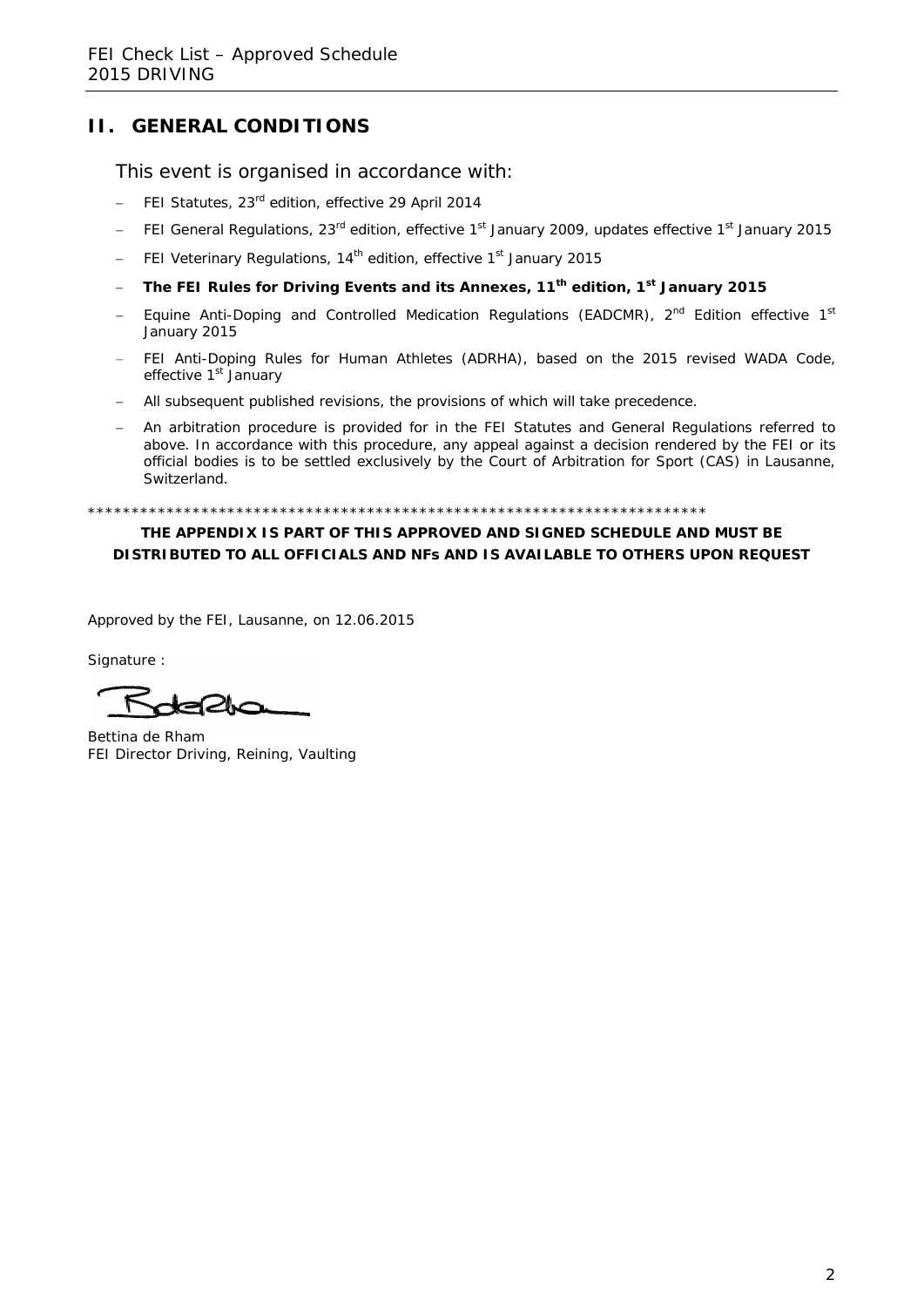# **THE FEI CODE OF CONDUCT**

## **FOR THE WELFARE OF THE HORSE**

The Fédération Equestre Internationale (FEI) expects all those involved in international equestrian sport to adhere to the FEI's Code of Conduct and to acknowledge and accept that at all times the welfare of the horse must be paramount and must never be subordinated to competitive or commercial influences.

- 1. At all stages during the preparation and training of competition horses, welfare must take precedence over all other demands. This includes good horse management, training methods, farriery and tack, and transportation.
- 2. Horses and Athletes must be fit, competent and in good health before they are allowed to compete. This encompasses medication use, surgical procedures that threaten welfare or safety, pregnancy in mares and the misuse of aids.
- 3. Events must not prejudice horse welfare. This involves paying careful attention to the competition areas, ground surfaces, weather conditions, stabling, site safety and fitness of the horse for onward travel after the event.
- 4. Every effort must be made to ensure that horses receive proper attention after they have competed and that they are treated humanely when their competition careers are over. This covers proper veterinary care, competition injuries, euthanasia and retirement.

#### **5. The FEI urges all involved with the sport to attain the highest levels of education in their areas of expertise.**

A full copy of this Code can be obtained from the Fédération Equestre Internationale, HM King Hussein I Building, Chemin de la Joliette 8, 1006 Lausanne, Switzerland. Telephone: +41 21 310 47 47. The Code is available in English & French. The Code is also available on the FEI's website: [www.fei.org.](http://www.fei.org/)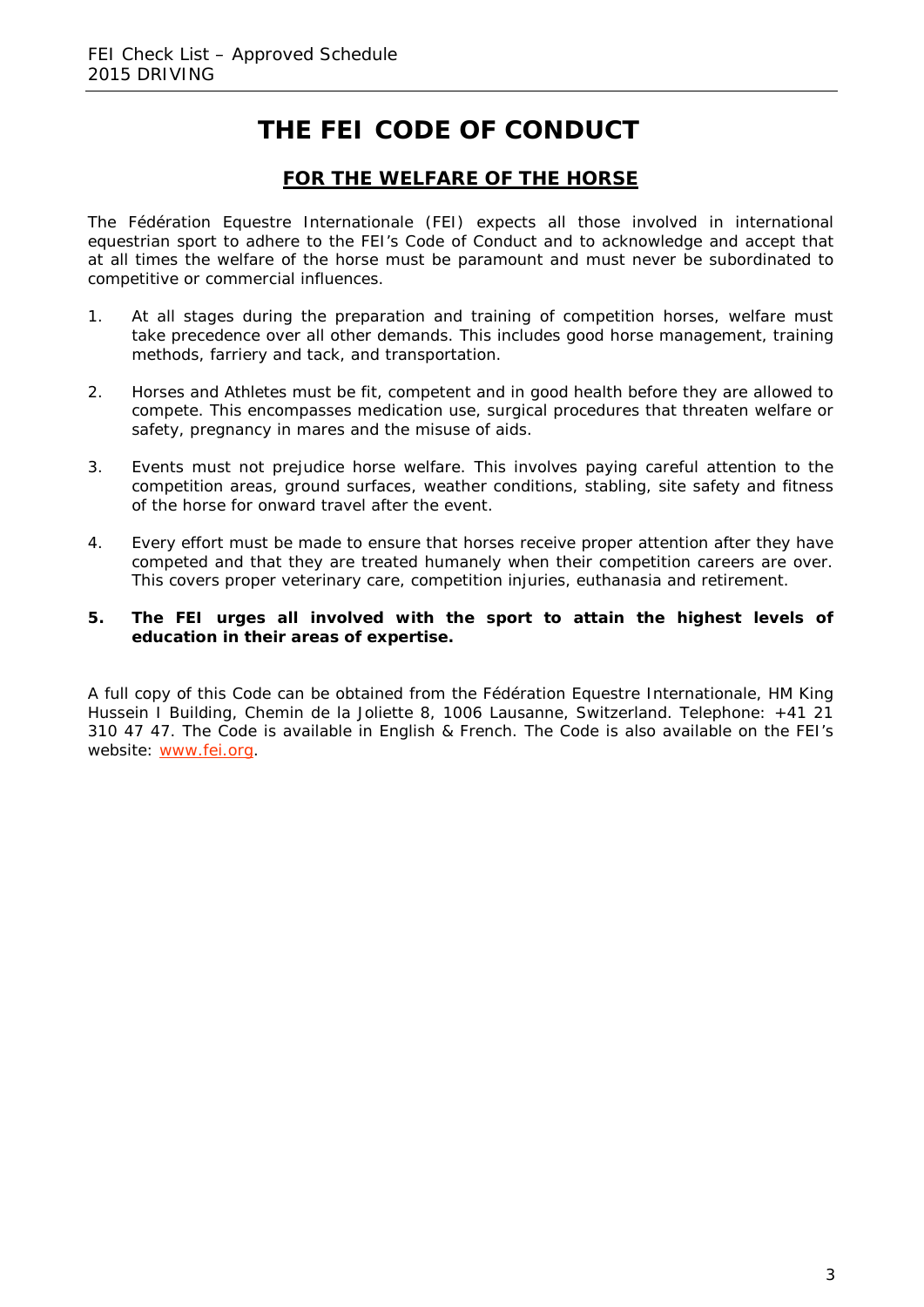# **III. GENERAL INFORMATION**

## **1. ORGANISER**

| Name:      | Stowarzyszenie Jeździeckie Napoleońska Zagroda                                 |  |  |  |
|------------|--------------------------------------------------------------------------------|--|--|--|
| Address:   | 97-360 Kamińsk, Napoleonów 6/7                                                 |  |  |  |
| Telephone: | +48446164654<br>Fax:                                                           |  |  |  |
| Email:     | marketingso@stadoboguslawice.com.pl<br>Website:<br>www.stadoboguslawice.com.pl |  |  |  |

| Contact Details Show Ground: |
|------------------------------|
|                              |

| Address: | 97-320 Wolbórz, Stado Ogierów Bogusławice | Telephone: |
|----------|-------------------------------------------|------------|
|          | +48446164654                              |            |

GPS Coordinates:

Accessibility details (directions by road, nearest airport / train station): S 8

## **2. ORGANISING COMMITTEE**

| Honorary President:     |                   |
|-------------------------|-------------------|
| President of the Event: | Jacek Ostrowski   |
| <b>Show Secretary:</b>  | Aneta Królikowska |
| Press Officer:          | Aneta Królikowska |

## **3. EVENT DIRECTOR**

| Name:      | Jacek Ostrowski                     |                                           |
|------------|-------------------------------------|-------------------------------------------|
| Address:   |                                     | 97-320 Wolbórz, Stado Ogierów Bogusławice |
| Telephone: | +48446164654                        | Fax:                                      |
| Email:     | marketingSO@stadoboguslawice.com.pl |                                           |

## **4. 24 hours Veterinary Service Manager:**

- Name: Bernard Turek
- Telephone: +48 604247640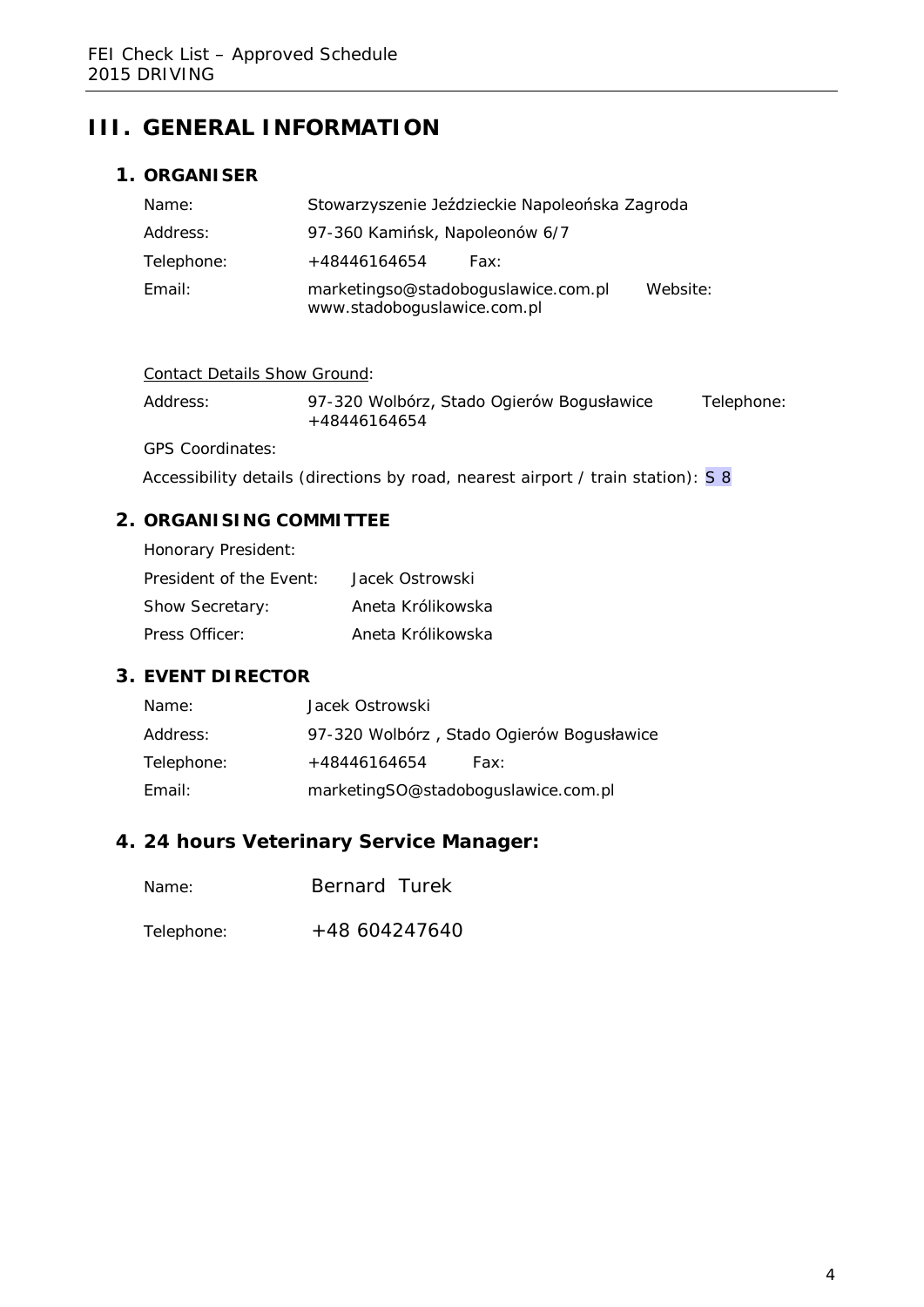## **FEI APPROVED SCHEDULE DRIVING 2015**



# **IV. OFFICIALS (refer to Memo on following pages)**

|                | $\star$<br><b>Compulsory</b>                                                                                                                                                                                                                                   |                    |                                     |               |                      |           |              |                             |
|----------------|----------------------------------------------------------------------------------------------------------------------------------------------------------------------------------------------------------------------------------------------------------------|--------------------|-------------------------------------|---------------|----------------------|-----------|--------------|-----------------------------|
|                | <b>Event ID:</b><br>The Event code can be found in the FEI Database under the Event details in any category on the top right corner.<br>In case there are several categories and officials are not the same, please complete an additional chart per category. |                    |                                     |               |                      |           |              |                             |
| Ref.           | Panel                                                                                                                                                                                                                                                          | <b>Competition</b> | <b>Function</b>                     | <b>FEI ID</b> | <b>Name</b>          | <b>NF</b> | Level        | Email/mobile<br>*compulsory |
|                |                                                                                                                                                                                                                                                                |                    | Ground Jury President               | 10051303      | Witold Bogacz√       | POL       | 3            |                             |
|                |                                                                                                                                                                                                                                                                |                    | Ground Jury Member                  | 10052982      | Anna Kęszycka√       | POL       | N            |                             |
|                |                                                                                                                                                                                                                                                                |                    | Ground Jury Member                  |               |                      |           |              |                             |
| $\mathbf 1$    | Ground Jury <sup>1</sup>                                                                                                                                                                                                                                       |                    | Ground Jury Member                  |               |                      |           |              |                             |
| $\overline{2}$ | Foreign Judge <sup>2</sup>                                                                                                                                                                                                                                     |                    | Foreign Judge                       | 10050418      | Josef Trojanec√      | CZE       | 2            |                             |
| 3              | Technical Delegate <sup>3</sup>                                                                                                                                                                                                                                |                    | <b>Technical Delegate</b>           | 10049113      | Stefan Kęszycki√     | POL       | 3            | keszycki@interia.eu         |
| 4              | Course Designer <sup>4</sup>                                                                                                                                                                                                                                   |                    | <b>Course Designer</b>              | 10048817      | Wojciech Ganowicz√   | POL       | $\mathbf{3}$ | jadgan@gazeta.pl            |
| 5              | Assistant Course Designer <sup>5</sup>                                                                                                                                                                                                                         |                    | <b>Assistant Course Designer</b>    |               |                      |           |              |                             |
|                |                                                                                                                                                                                                                                                                |                    | Appeal Committee President          |               |                      |           |              |                             |
|                |                                                                                                                                                                                                                                                                |                    | Appeal Committee Member             |               |                      |           |              |                             |
| 6              | Appeal Committee <sup>6</sup>                                                                                                                                                                                                                                  |                    | Appeal Committee Member             |               |                      |           |              |                             |
| $\overline{7}$ | Chief Steward <sup>7</sup>                                                                                                                                                                                                                                     |                    | <b>Chief Steward</b>                | 10051192      | Ryszard Bartmański√  | POL       | 2            | rbartmanski@wp.pl           |
| 8              | Assistant Stewards <sup>8</sup>                                                                                                                                                                                                                                |                    | <b>Assistant Steward</b>            |               | Barbara Dembinska√   | POL       | 2            |                             |
|                |                                                                                                                                                                                                                                                                |                    | <b>Assistant Steward</b>            | 10106196      | Blanca Trojanec√     | CZE       |              |                             |
|                |                                                                                                                                                                                                                                                                |                    | <b>Assistant Steward</b>            |               |                      |           |              |                             |
|                |                                                                                                                                                                                                                                                                |                    | <b>Assistant Steward</b>            |               |                      |           |              |                             |
| 9              | FEI Veterinary Delegate <sup>9</sup>                                                                                                                                                                                                                           |                    | FEI Veterinary Delegate             | 10018663      | Jacek Kwiatkowskiv   | POL       |              |                             |
|                |                                                                                                                                                                                                                                                                |                    | Veterinary Commission President     |               |                      |           |              |                             |
|                | FEI Veterinary Delegate or                                                                                                                                                                                                                                     |                    | <b>Assistant FEI Delegate</b>       |               |                      |           |              |                             |
|                | Veterinary Commission <sup>10</sup>                                                                                                                                                                                                                            |                    | Assistant FEI Delegate              |               |                      |           |              |                             |
|                | Veterinary Service Manager                                                                                                                                                                                                                                     |                    | Veterinary Service Manager          | 10051546      | Bernard Turek√       | POL       |              | $\star$                     |
| 10             | (VSM) Treating Veterinarian<br>(VR Art 1010) <sup>11</sup>                                                                                                                                                                                                     |                    | FEI Permitted Treating Veterinarian |               |                      |           |              | $\star$                     |
| 11             | Medical Doctor <sup>12</sup>                                                                                                                                                                                                                                   |                    |                                     |               | Piotr Kryszczyński   | POL       |              | +48601177654                |
| 12             | Farrier                                                                                                                                                                                                                                                        |                    |                                     |               | <b>Bernard Plich</b> | POL       |              | +48697980552                |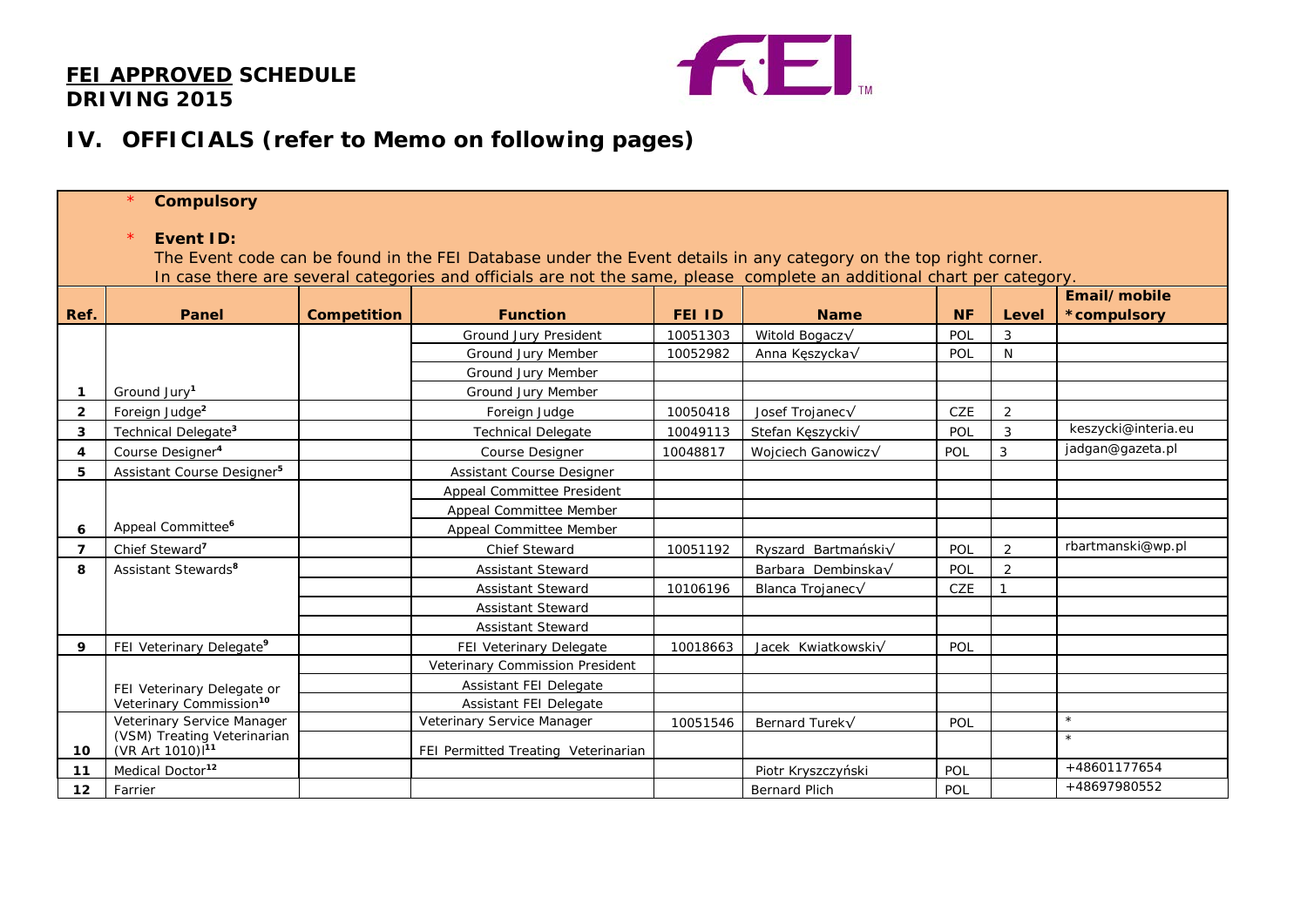# **FEI APPROVED SCHEDULE DRIVING 2015**



# **V. SPECIFIC TECHNICAL CONDITIONS**

**1. TIMETABLE** (to be provided per category/level if multiple events)

| CAI1* - two days     | Format 1 |
|----------------------|----------|
| Please check the box | x        |
| Day                  | Dressage |
|                      | Cones    |

| $CAI2*$              | Format 2 |
|----------------------|----------|
| Please check the box | x        |
|                      | Dressage |
| Dav                  |          |
| Day 2                | Cones    |
| Da<br>3              | Marathon |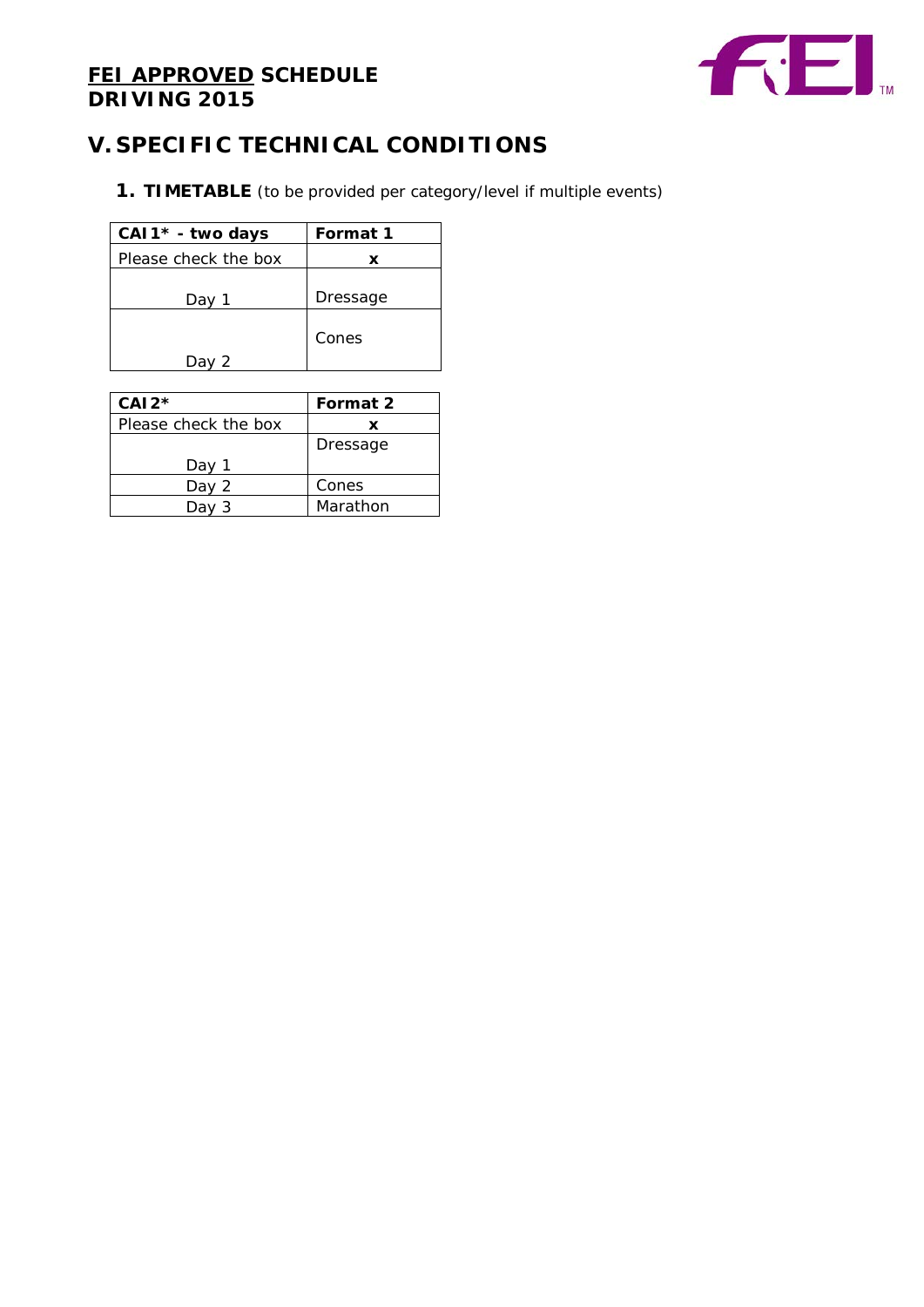### FEI Check List – Approved Schedule 2015 DRIVING

|                                                                                                                                     |              | Day                               | Date                      | Time               |
|-------------------------------------------------------------------------------------------------------------------------------------|--------------|-----------------------------------|---------------------------|--------------------|
| Opening of stables<br>$\bullet$                                                                                                     |              | Tuesday                           | 7.07.15                   | 15.00              |
| 1 <sup>st</sup> Horse Inspection: All horses taking part at this<br>event must be present during the first horse inspection, unless |              | Thursday                          | 9.07.15                   | $15.00 -$<br>18.00 |
| unable to do so due to "force majeure"                                                                                              |              |                                   |                           |                    |
| <b>Declaration of Starters</b>                                                                                                      |              | Thursday                          | 9.07.15                   | 18.00              |
| CAIYH 5,6,7<br>٠                                                                                                                    |              | Friday                            | 10.07.15                  | Ca.9.00            |
| Dressage<br>$\bullet$<br>CAI1*, CAI2*, CAICh, CAIJ, CAIY                                                                            | competition  | Friday                            | 10.07.15                  | Ca. 11.00          |
| Obstacle<br>CAI1*, CAI2*, CAICh, CAIJ, CAIY                                                                                         | competition  | Saturday                          | 11.07.15                  | Ca. 9.00           |
| Marathon CAICh, CAIJ, CAIY, CAI2*                                                                                                   |              | Sunday                            | 12.07.15                  | Ca. 10.00          |
| 2. VENUE<br>indoors<br>The event will take place:                                                                                   |              | x outdoors                        |                           |                    |
| <b>3. DRESSAGE ARENA</b>                                                                                                            |              |                                   |                           |                    |
| Length: 100 m                                                                                                                       | Width: 80 m  |                                   |                           |                    |
| <b>PRATICE ARENA</b>                                                                                                                |              |                                   |                           |                    |
| Length: 100 m                                                                                                                       | Width: 80 m  |                                   |                           |                    |
| <b>4. OBSTACLE ARENA</b>                                                                                                            |              |                                   |                           |                    |
| Length: 120 m                                                                                                                       | Width: 100 m |                                   |                           |                    |
| <b>5. STABLES</b>                                                                                                                   |              |                                   |                           |                    |
| Size of boxes<br>3 m x 3 m                                                                                                          |              |                                   |                           |                    |
| (minimum $3m \times 3m+10\%$ 3m x 4m)                                                                                               |              |                                   |                           |                    |
| 6. DRAW                                                                                                                             |              |                                   |                           |                    |
| Time, date and location:                                                                                                            |              | 09.07.2012 - at 18:00 by computer |                           |                    |
| <b>INVITATIONS</b><br>VI.                                                                                                           |              |                                   |                           |                    |
| Number of home drivers                                                                                                              |              |                                   | unlimited                 |                    |
| Number of foreign drivers                                                                                                           |              |                                   | unlimited                 |                    |
| Number of horses/ponies per driver                                                                                                  |              |                                   | singles 1; pair 3, team 5 |                    |
| Competitors are invited by the Organizing Committee through their NF                                                                |              |                                   |                           |                    |

One groom per driver for pairs and singles

Two grooms per driver for Four-in-Hand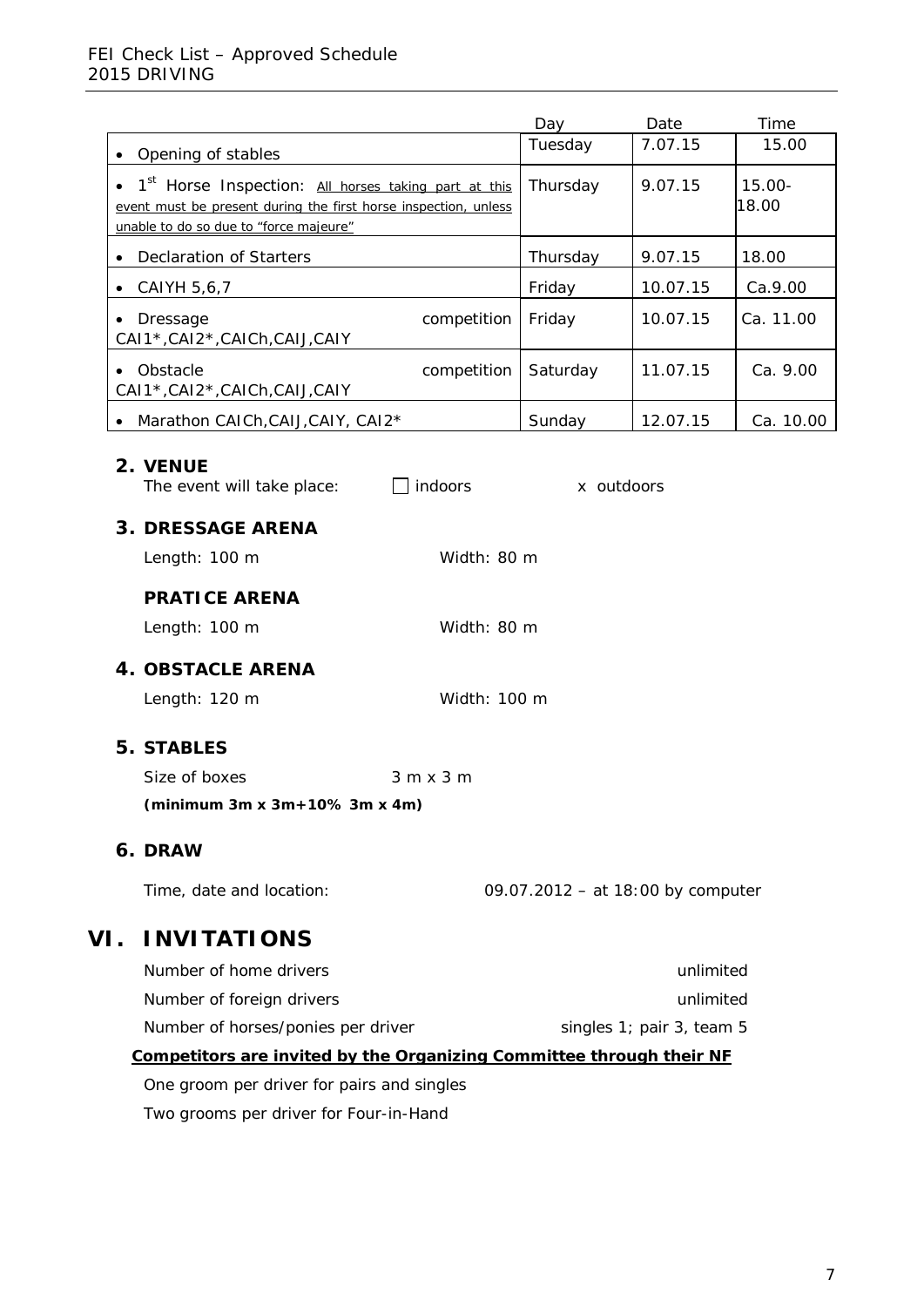# **ENTRIES**

#### **IMPORTANT – You must use the FEI Entry System for all events of this show (**https://entry.fei.org**) You will find additional documentation on [http://www.fei.org/fei/your](http://www.fei.org/fei/your-role/nfs/entry-system-driving)[role/nfs/entry-system-driving](http://www.fei.org/fei/your-role/nfs/entry-system-driving) All Athletes & Horses participating in any International competition must be registered with the FEI.**

**Athletes and/or Horses present at the event without having been entered through the FEI's Online Entry System will automatically be disqualified unless compelling circumstances warrant otherwise**

#### **All Athletes & Horses participating in any International competition must be registered with the FEI.**

#### **CLOSING DATES FOR:**

Definite entries 29.06.2015

Last substitution date and time (1h prior to the first Competition)  $10.07.2015 - 8:00$ *According to article 946.1.1 of the Driving rules and 121.3 of the General regulations*

**Please note that all accepted entries will be publicly available on the FEI Website 4 days before the beginning of the Show**

| Entry fee per driver (if a global entry is not charged) | single H/P- 200 PLN  |
|---------------------------------------------------------|----------------------|
|                                                         | Pair $H/P - 300$ PLN |
|                                                         | Team H $-500$ PLN    |
| Stabling fee per horse/pony:                            | 200 PLN              |

#### **Refund Procedure:**

Organising Committees may include the following in the schedule:

"NB: Withdrawals after the date of definite entries or no-shows will be held liable to reimburse the OC for the actual financial loss incurred by the OC (i.e. stabling and hotel expenses) as a result of the late withdrawal or no-show."

#### **ADDITIONAL FEES/CHARGES BY ORGANISING COMMITTEE:**

All additional fees must be listed hereunder with the details of the amounts to be charged and approved by the FEI. Only fees approved by the FEI and listed in the approved schedule can be charged by the OC.

| EADCMP Fee (for Groups I and II): | Included in entry fee $\Box$ CHF 12.50 $\bm{x}$ |  |
|-----------------------------------|-------------------------------------------------|--|
|-----------------------------------|-------------------------------------------------|--|

| Electricity (upon request): | <b>100 PLN</b> |
|-----------------------------|----------------|
| Manure disposal             | 40 PLN         |
| Hay                         | <b>20 PLN</b>  |
| <b>Straw</b>                | <b>10 PLN</b>  |
| <b>Shavings</b>             |                |
| Other (please specify):     |                |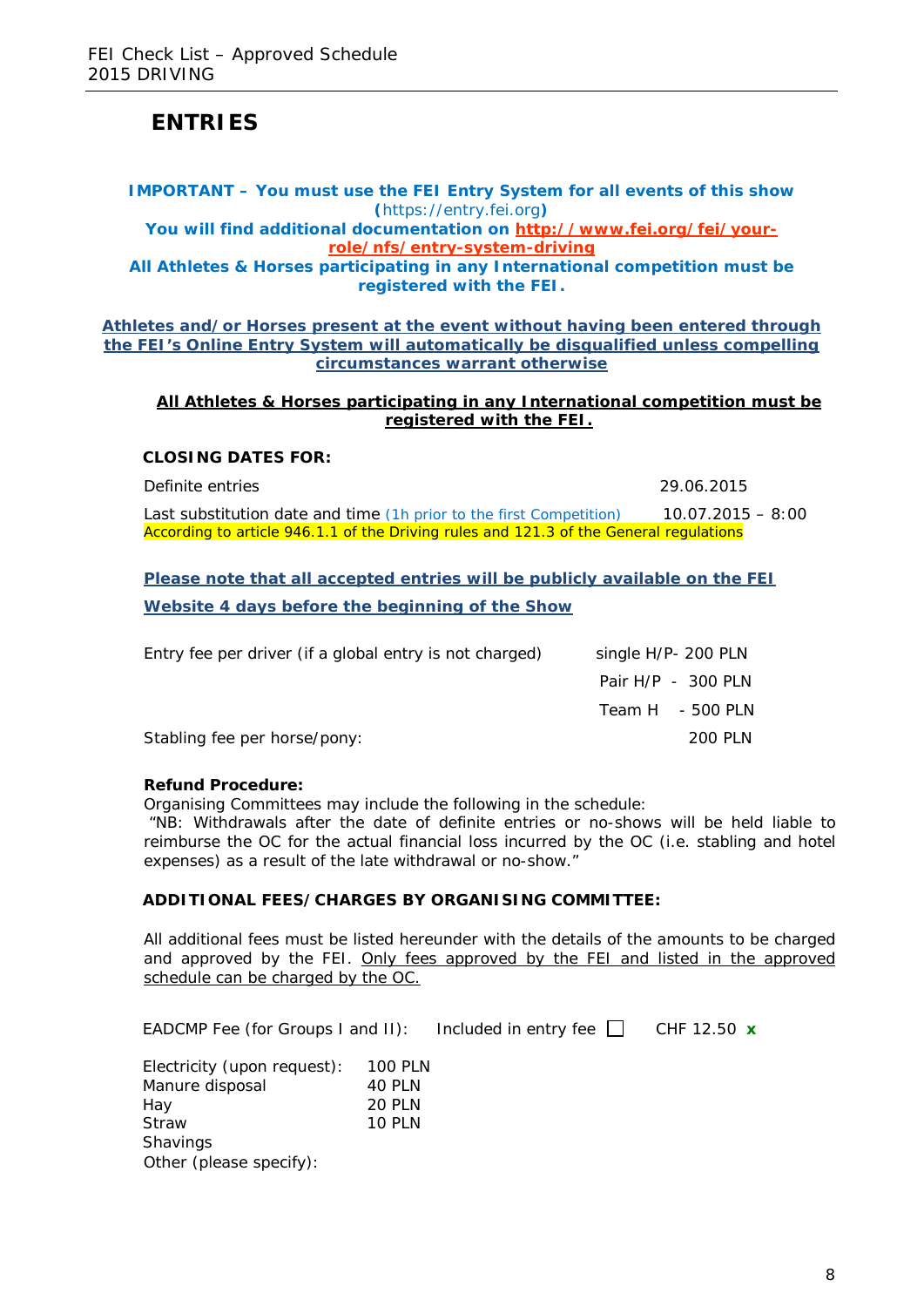|    | <b>VII. FACILITIES OFFERED</b>                                                                   |
|----|--------------------------------------------------------------------------------------------------|
|    | 1. ATHLETES                                                                                      |
|    | Accommodation                                                                                    |
|    | Hotel: Pensjonat Stado Ogierów Bogusłąwice                                                       |
|    | Address: 97-320 Wolbórz, Stado Ogierów Boguslawice                                               |
|    | Telephone: +48446164654                                                                          |
|    | At the expense of: The OC $\Box$ or Athletes x                                                   |
|    | Accommodated (bed and breakfast) from 7.07.15 to 13.07.15                                        |
|    | <b>Meals</b>                                                                                     |
|    | At the expense of: The $OC \cup$ or Athletes<br>$\mathsf{X}$                                     |
|    | Meals provided from to<br>. Where                                                                |
| 2. | <b>GROOMS</b>                                                                                    |
|    | Accommodation                                                                                    |
|    | Requests for accommodation must be sent with entries.                                            |
|    | Accommodation will be at the cost of: $OC \Box$<br>from<br><u>Athletes</u><br>to<br>$\mathsf{x}$ |
|    |                                                                                                  |
|    | <b>Meals</b>                                                                                     |
|    | At the expense of: The $OC$ or Athletes<br>$\mathsf{X}$                                          |
|    | Meals provided from<br>. Where<br>to                                                             |
|    | N.B. If applicable, OC's must provide proper sanitary conditions The showering                   |
|    | facilities should be sufficient for both male and female grooms with hot and cold                |

facilities should be sufficient for both male and female grooms with hot and cold water. Shower facilities as well as restrooms should at all times be in a state of cleanliness.

## **3. HORSES/PONIES**

Transport expenses to be paid by:

The  $\underline{OC}$  at per km.

The Athlete x

Stabling arrangements, from 19.05.15 to 25.05.15. Cost to be paid by athlets

#### **4. WELCOME**

The time and date of arrival of athletes, horses and their means of transport must be given to the OC in order to facilitate their arrival.

Please provide date and time of arrival to the OC by: 18.05.15

#### **5. LOCAL TRANSPORTATION ARRANGEMENTS FROM HOTEL TO SHOW GROUNDS**

Walking distance x OC Shuttle Service  $\Box$ 

| Public Transport $\Box$ to be paid by the $\underline{OC} \Box$ / the Athlete $\Box$ If paid by Athlete |  |  |
|---------------------------------------------------------------------------------------------------------|--|--|
| approximate cost per round trip:                                                                        |  |  |

Other:

# **VIII. ADDITIONAL INFORMATION**

**1. ADVERTISING AND PUBLICITY ON ATHLETES AND HORSES**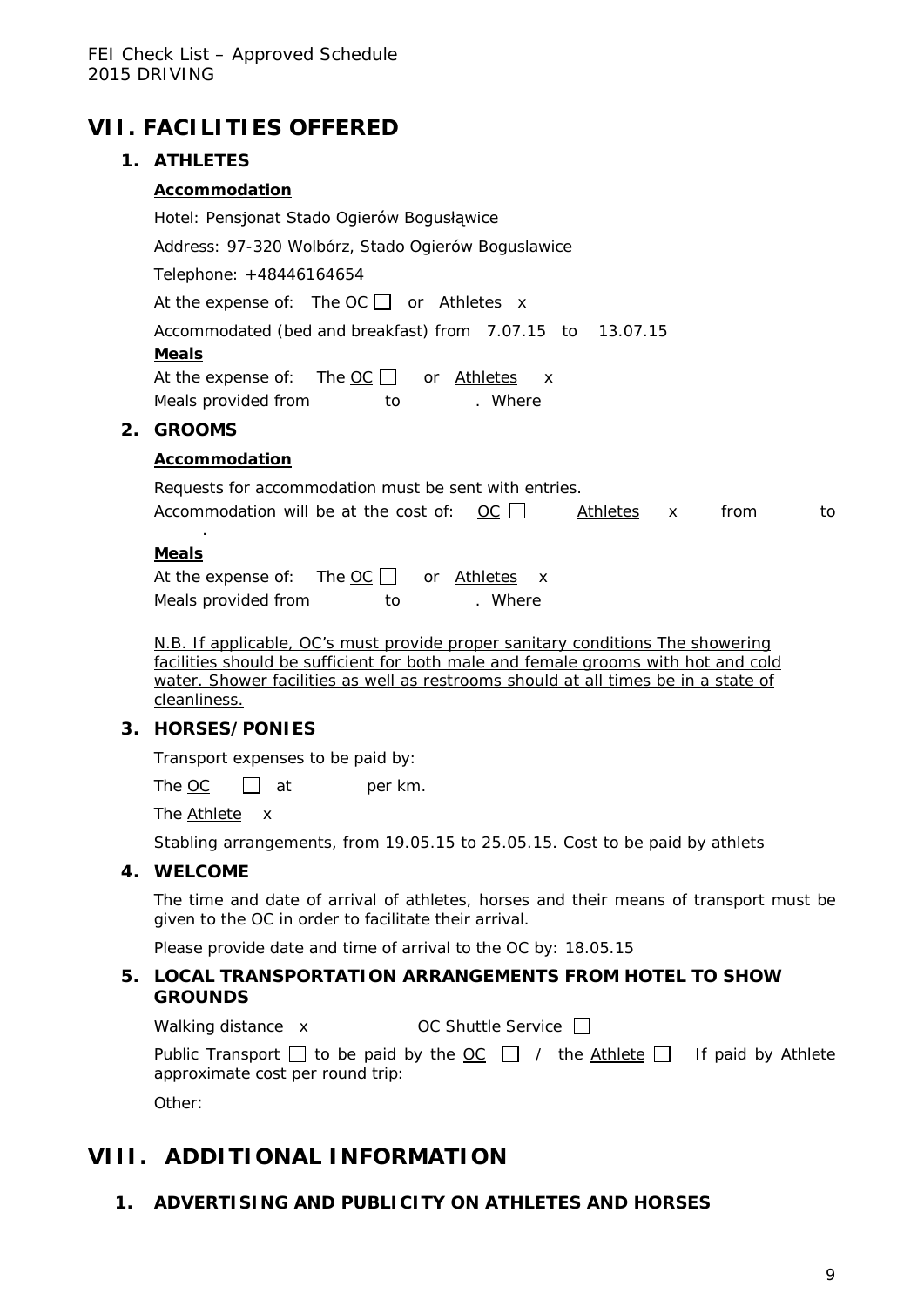Advertising in Dressage and Cones Competition: The competitors are: authorised by the OC to display the logo of their personal sponsor on the carriage in accordance with the General Regulations and Art. 941.1.

Advertising in Marathon Competition : The competitors are: authorised by the OC to display the logo of their personal sponsor on the marathon carriage and on the back(s) of the groom(s) in accordance with the GR and Art. 941.2.

## **2. GENERAL CLASSIFICATION AT THE END OF THE COMPETITIONS**

#### **PRIZE - CLASSIFICATION**

#### **3. PRIZE GIVING CEREMONY**

The owner(s) of the winning horse(s)/pony(ies) is/are invited to the prize giving: Yes  $x$  No  $\Box$ 

The number of athletes required to present themselves for the prize-giving ceremony of each competition is 6.

### **4. INSURANCES**

All owners and athletes are personally responsible for damages to third parties caused by themselves, their employees, their agents or their horses. They are therefore strongly advised to take out third-party insurance providing full coverage for participation in equestrian events at home and abroad, and to keep the policy up to date.

**The FEI insures all FEI Officials, whose names are published in the FEI Officials lists, against third party liability including Judges, Course Designers, Technical Delegates, FEI Stewards, FEI Veterinary Delegates, Para Classifiers, Members of the Judges' Supervisory Panel and FEI Coaches (FEI EADCMP Veterinarians are covered under a different policy):**

- **Who are acting for or on behalf of the FEI as stated in the approved schedule of the Event or who are acting in the scope and course of the FEI's Business as described in the final approved schedule; and**
- **Who have received the status of FEI Officials at FEI Events through a qualification process.**

**The FEI will NOT insure:**

- **National officials officiating at FEI Events; and/or**
- FEI Officials, who have no official function at the Event.

**The insurance extended is for any liability that the FEI Official incurs to a third party, and for the costs of defending any such claim arising as a result of actions undertaken by the FEI Official in good faith (including errors and omissions) on behalf of the FEI. However, the insurance for obvious reasons does not extend to any liabilities incurred as a result of an FEI Official's dishonest, fraudulent, malicious, and/or illegal act.**

**Should an FEI Official become aware of an incident that he or she believes might result in a claim, that FEI Official should notify the FEI immediately and provide all of the facts known to the FEI Official. The FEI cannot guarantee the**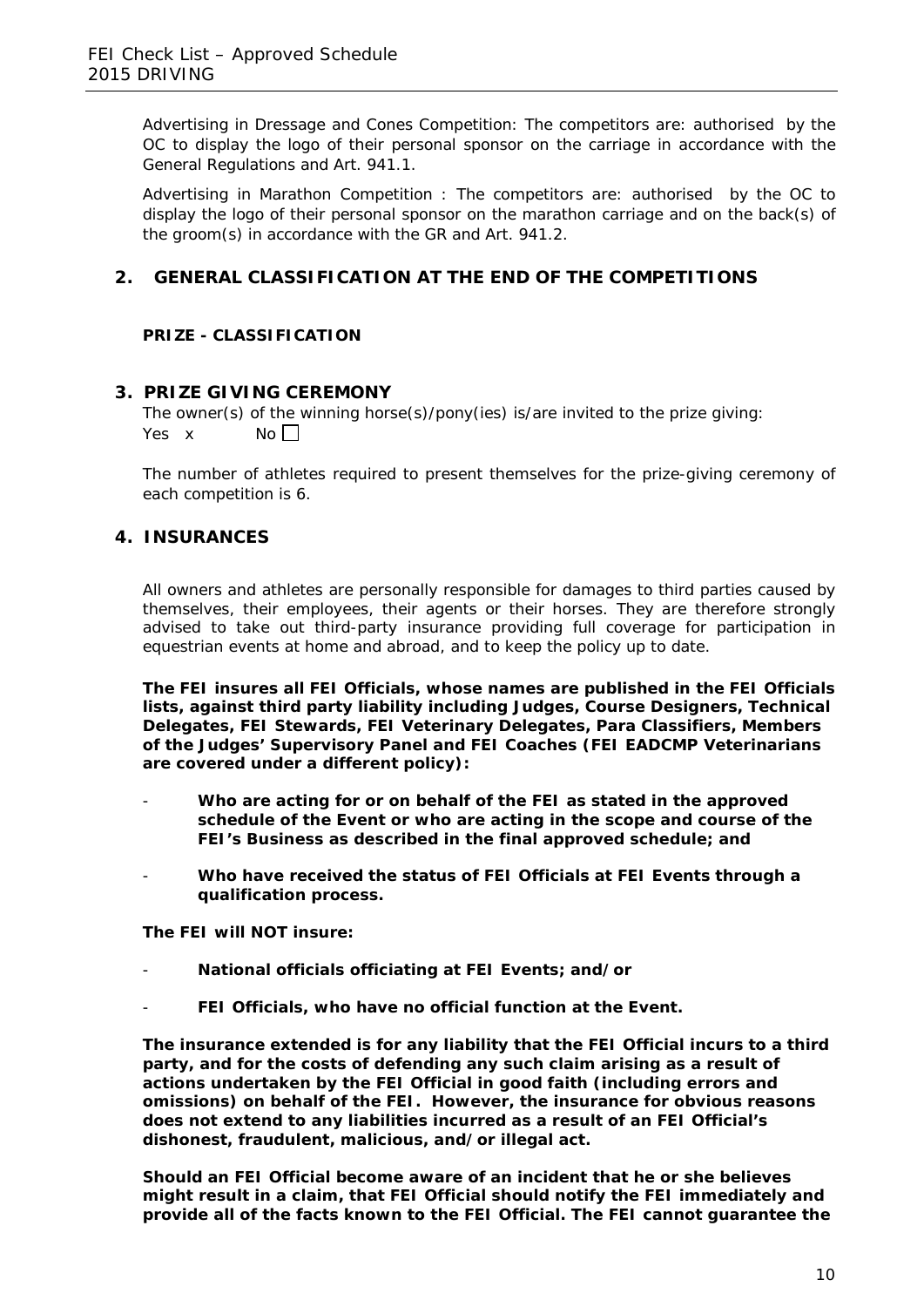**insurance coverage described above in circumstances where the FEI Official has good cause to believe that there might be a claim and does not provide such timely notice directly to the FEI.**

**FEI Permitted Treating Veterinarians (PTVs) are to have adequate professional indemnity insurance**

### **5. ENTRY RIGHT TO SHOWGROUNDS/ACCREDITED PERSONS**

NUMBER OF ACCREDITED PERSONS: Athlete: free<br>Partner: free Partner: Groom: free Horse Owner: free

#### **6. TIMING DEVICE**

Name of Manufacturer: Tag Hauer

#### **7. PROTESTS/APPEALS**

To be valid, all Protests and Appeals must be made in writing and accompanied by a deposit of CHF 150.- or equivalent.

#### **8. MODIFICATION OF SCHEDULE**

In exceptional circumstances, together with the approval of Chefs d'Equipe and Ground Jury the OC reserves the right to modify the schedule in order to clarify any matter or matters arising from an omission or due to unforeseen circumstances. Unforeseen circumstances do not include situations arising as a results of the OC altering the approved Schedule without FEI's authorisation. Any such changes must be notified to all competitors and officials as soon as possible and they must be reported to the FEI Secretary General by the Foreign Judge.

#### **9. DISPUTES**

In the event of any discussion concerning the interpretation of the schedule (in translated languages), the English version will be decisive.

#### **10. RESULTS**

An online results interface is available to manage Driving results.

Every result entered will need to have a corresponding accepted entry in the FEI Entry system in order to be valid.

In order to proceed with the results publication and for qualification purposes the FEI requires results to be uploaded directly on the FEI Database within five days after the conclusion of the event.

All results must be submitted to the FEI via the online interface (forms.fei.org) or uploaded on FEI Database via XML as from the  $1$ <sup>st</sup> of January 2015. For additional information please browse to:

**<http://www.fei.org/fei/your-role/organisers/driving/results-forms>**

#### **All results must include FEI Passport Registration number of horses and FEI ID numbers of Athletes.**

Please note that as per Art. 109.6 (GR): OCs of International Events must inform the FEI and NFs whose teams or individuals have taken part, of the results and prize money paid to each placed Athlete and team, within five (5) days following the Event, unless otherwise specified for qualification and ranking reasons as communicated by the FEI.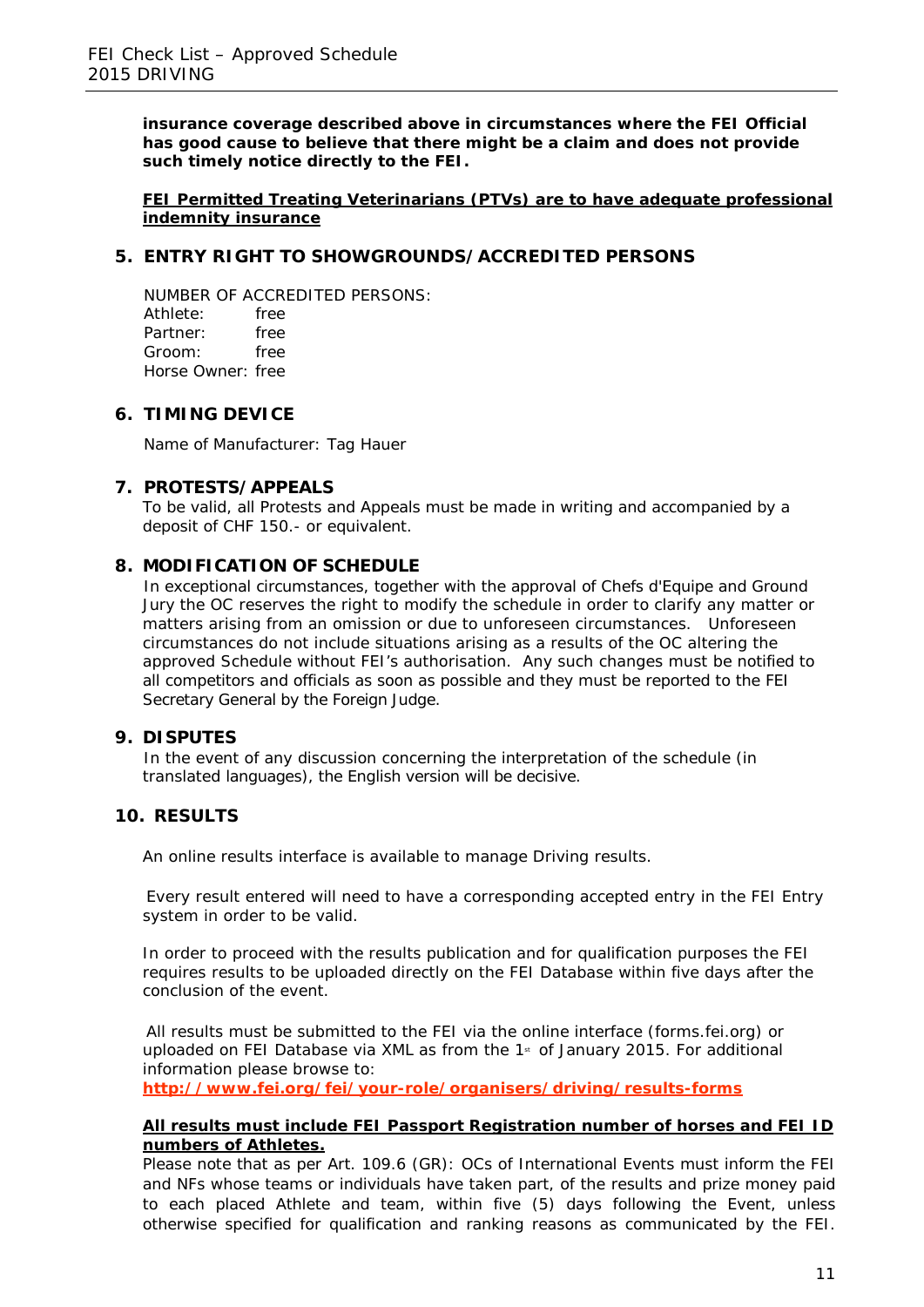Failure from OCs of International Events to provide the FEI with the appropriate result(s) and/or prize money information by the aforesaid deadline and/or in the aforesaid format shall entail a warning for the first violation and thereafter a fine of CHF 1'000.- per violation.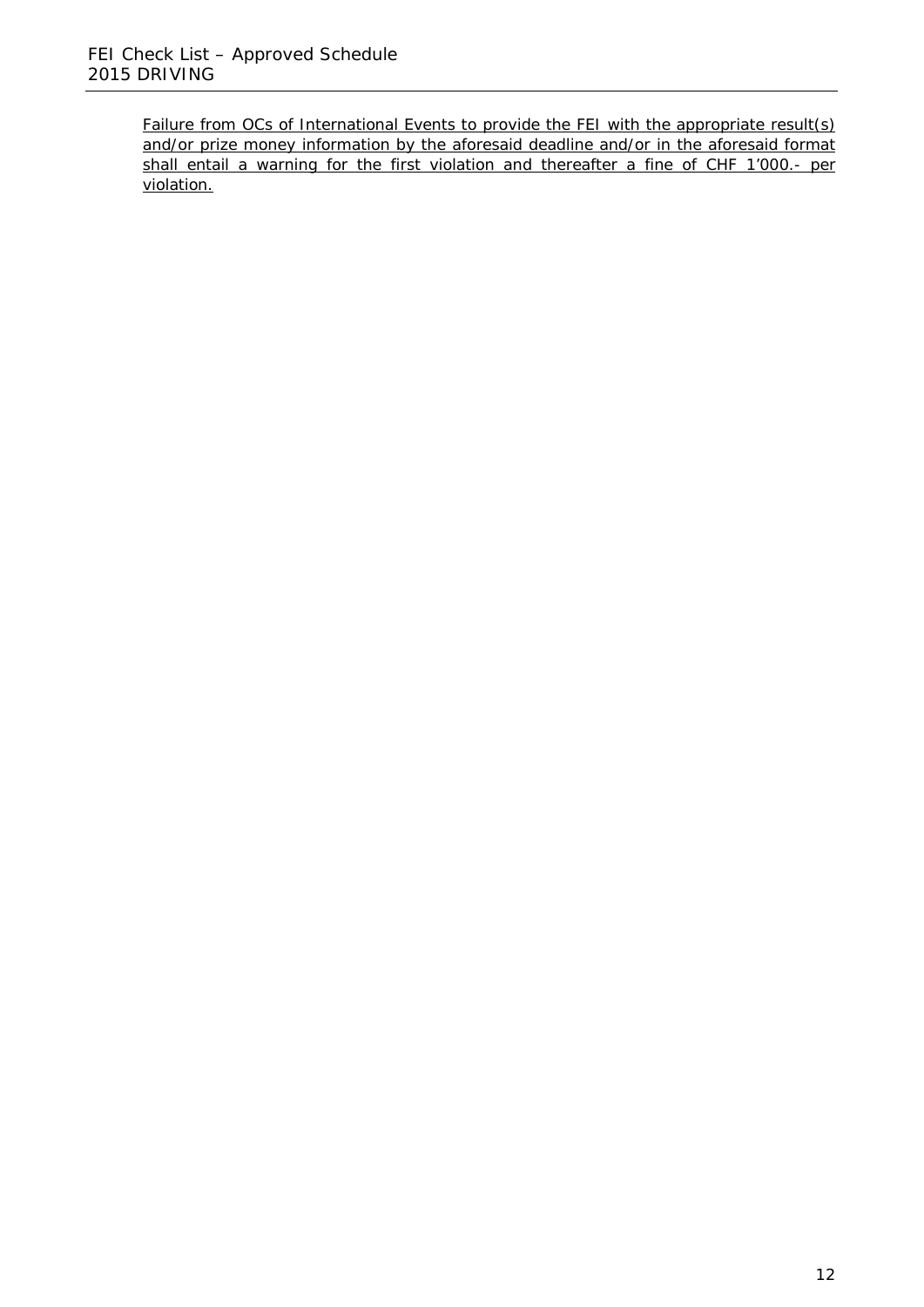## **X. VETERINARY MATTERS VETERINARY REGULATIONS (VRs), 14th edition, effective 1 January 2015**

### **1. CUSTOMS FORMALITIES**

Contact details for Customs Formalities: Address:

Telephone:

Fax:

Email:

Opening hours:

## **2. HEALTH REQUIREMENTS**

#### **GENERAL**

In accordance with the FEI Code of Conduct it is imperative that all Horses at FEI Events are physically fit and free from infectious disease before being allowed to compete.

### **ENTRY OF HORSES**

| Required health tests and vaccinations: influenza vaccination according FEI rules |    |  |
|-----------------------------------------------------------------------------------|----|--|
| Quarantine period:                                                                | no |  |
| Specimen Import Licence applied:                                                  | no |  |

For questions or problems, please contact your Government Veterinary Services.

#### **3. NATIONAL REQUIREMENTS**

If applicable please provide: No

#### **4. TRANSPORT OF HORSES**

Horses must be fit to travel and be transported in vehicles suitable for the transport of horses. Any government requirements for disease testing and control must be requested well in advance, to ensure that the Horse is in compliance by the time of arrival at the border of the country where the Event is taking place. Athletes, or their representatives, have the responsibility to be in compliance with national legislation in both their country of origin and the host nation of the Event; where necessary Athletes must contact local government authorities or veterinary advisors for information regarding animal health requirements and transport legislation. Within the European Union (EU), this includes EU Council Regulation (EC) No 1/2005 concerning the protection of animals during transport within the Member States of the EU

#### **5. VENUE ARRIVAL INFORMATION & FITNESS TO COMPETE**

### **PASSPORTS General Regulations Article 137**

**For all issues relating to FEI Horse Passports/FEI Recognition Cards please contact your National Federation**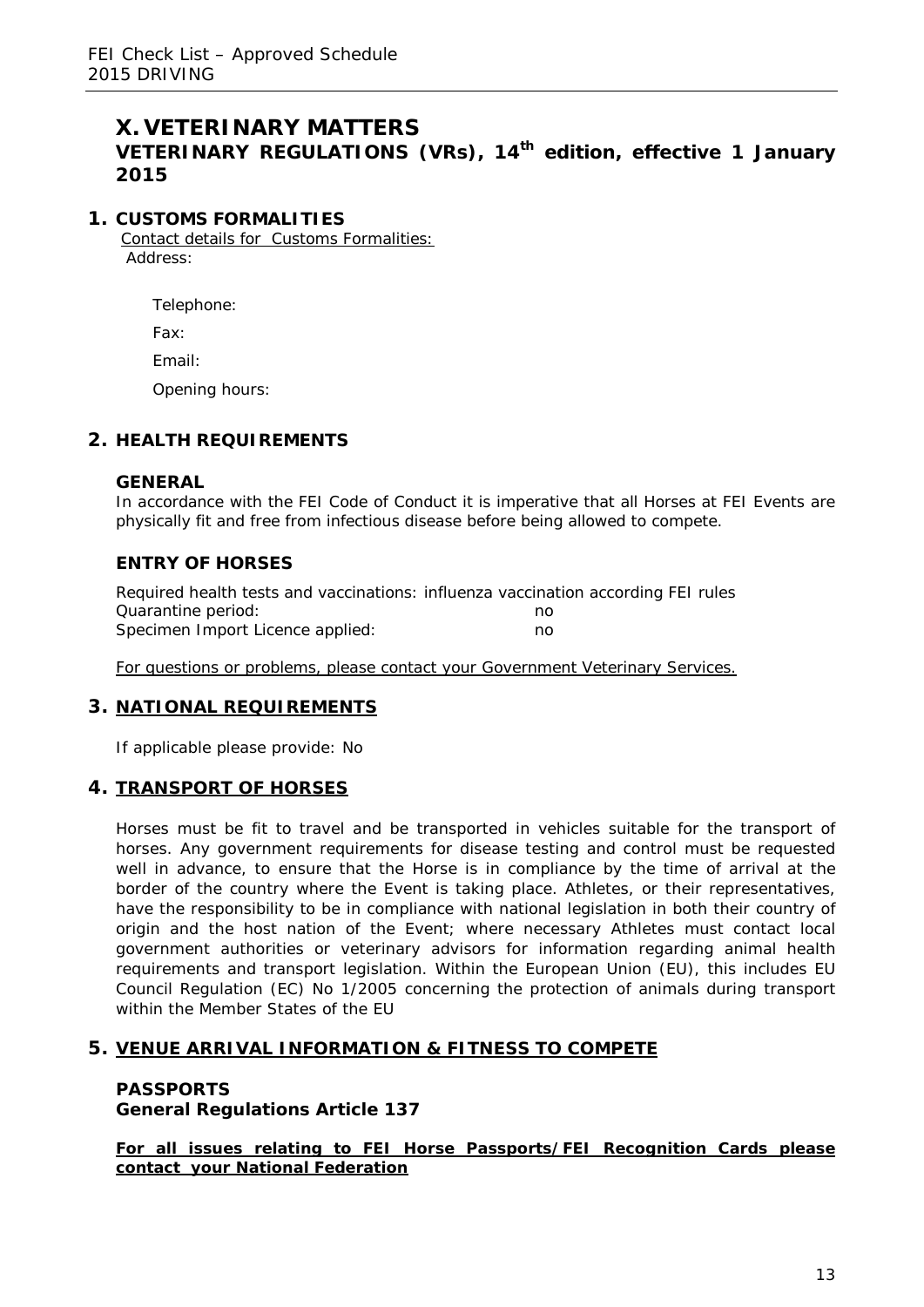All Horses competing at FEI Events must be registered with the FEI.

FEI Passports or FEI Recognition Cards (for those Horses with a national passport approved by the FEI) are compulsory for FEI Events, with the exception of CNs and CIMs as outlined below.

| <b>Event's Category</b> | <b>FEI Passport/Recognition</b>  |
|-------------------------|----------------------------------|
|                         | Card                             |
| <b>National Events</b>  | Not compulsory                   |
|                         | Not compulsory for Horses from   |
| Category $1*/2*$        | the host nation - Compulsory for |
|                         | Horses from the invited Nations  |
| Category $3*/4*$        | Compulsory                       |
| All Championships/Games | Compulsory                       |

Athletes who do not present a Horse's Passport and/or Recognition Card, or one that is not correctly validated, or failing to meet other passport requirements including microchipping, vaccination, Equine Anti-Doping and Controlled Medication control (Veterinary Regulations Article 1030), will be **subject to Sanctions in accordance with Annex II of the Veterinary Regulations** and may not be allowed to compete.

Athletes will be required to write their name and counter sign next to any passport irregularity entry noted, as an acknowledgement, prior to receiving the passport and leaving the show ground. Following a warning being issued for such an irregularity the Athlete will have 30 days to correct this, failure to correct such irregularities within 30 days will result in a sanction being imposed.

Note for Horses permanently resident in a Member State of the European Union, all Horses must have a national EU passport in compliance with EU Regulations, to which a FEI Recognition card is applied. The exception to this being Horses in possession of an FEI passport which has been continually revalidated without interruption.

#### **VACCINATIONS - EQUINE INFLUENZA 2015 Veterinary Regulations Article 1028**

Horses competing at FEI Events must comply with the requirements for Equine Influenza vaccination in accordance with the Veterinary Regulations and as summarised below.

| <b>VACCINATION</b>    | <b>PROTOCOL</b>                                                                                                                                                             | <b>ELIGIBILITY</b><br>TO.<br><b>ENTER</b><br><b>VENUE</b>                                                                                                                      |
|-----------------------|-----------------------------------------------------------------------------------------------------------------------------------------------------------------------------|--------------------------------------------------------------------------------------------------------------------------------------------------------------------------------|
| <b>Primary Course</b> | 1 <sup>st</sup> Vaccination: day 0<br>(e.g. 1 January)<br>2 <sup>nd</sup> Vaccination: day 21-92<br>(e.g. 1 February)                                                       | May compete 7 days after the<br>2 <sup>nd</sup> Vaccination                                                                                                                    |
| <b>First Booster</b>  | Within 7 months of the $2^{nd}$<br>vaccination of the<br>Primary<br>Course<br>(e.g. 1 August)                                                                               | May<br>compete for 6 months<br>$2^{nd}$<br>+21 days after the<br>vaccination of the Primary<br>Course<br>Must not compete in the 7<br>days after receiving<br>a<br>vaccination |
| <b>Boosters</b>       | <b>MINIMUM:</b> within one year of<br>previous booster vaccination<br>IF COMPETING: must be<br>competing in the 6 months<br>+21 days of the previous<br>booster vaccination | Must have been vaccinated<br>within the 6 months $+21$ days<br>before arriving at the Event<br>Must not compete in the 7<br>days after receiving<br>a<br>vaccination           |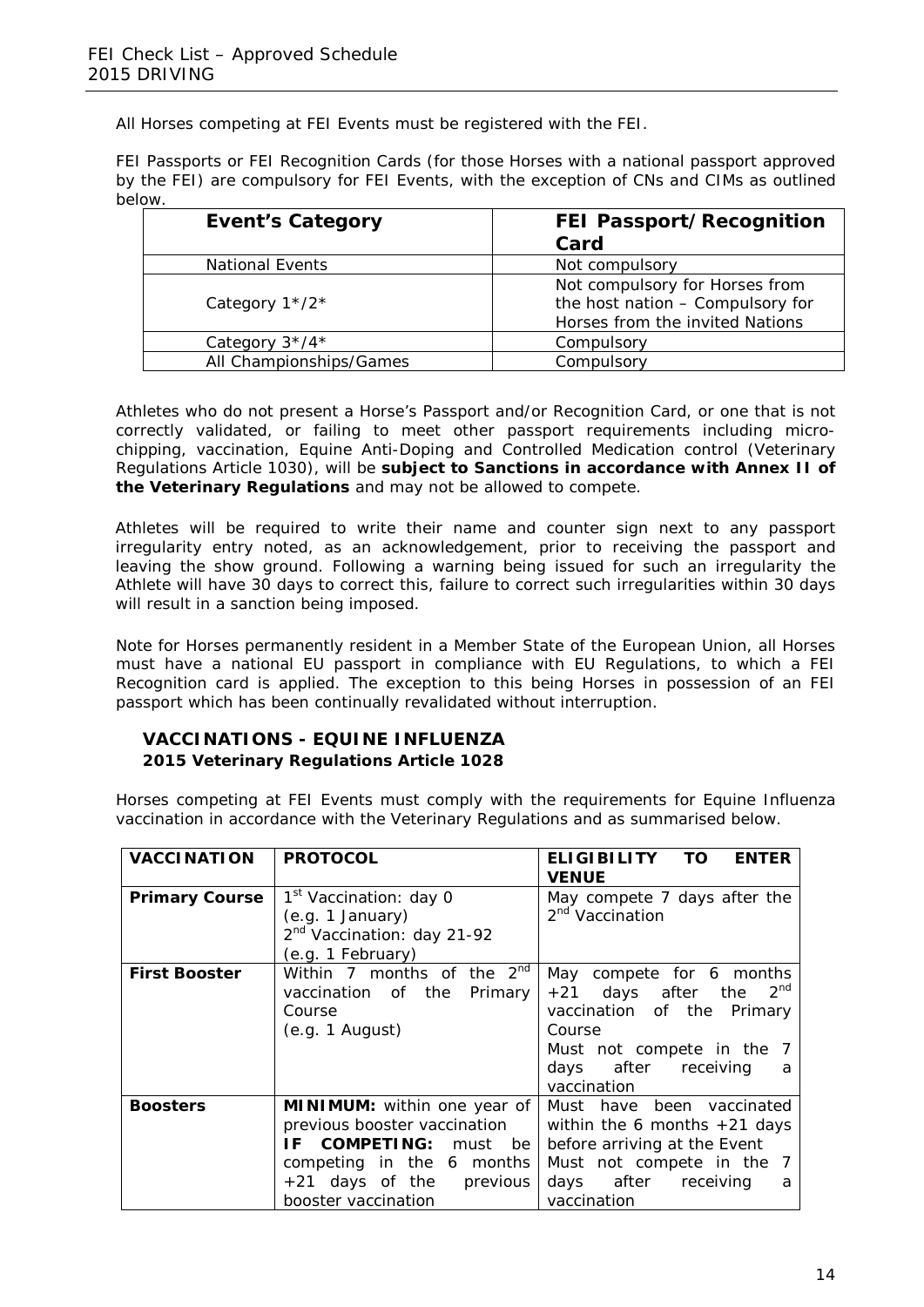Exceptions to the requirement for FEI equine influenza vaccinations currently exist only for those Horses competing at CNs or CIMs where there are no national requirements for influenza vaccination in both the Event host country and the Horse's country of origin (General Regulations Article 137).

### **EXAMINATION ON ARRIVAL 2015 Veterinary Regulations Article 1032**

On arrival at an Event venue all Horses must undergo an examination by a veterinarian to confirm their identification from their passport and micro-chip (where present), their vaccination status and general health. To protect all horses attending events, any Horse with a questionable health status, with regards to vaccination, disease or other concerns, must be stabled within the isolation facilities provided by the Organising Committee pending a decision on entering the venue.

#### **HORSE INSPECTIONS 2015 Veterinary Regulations Article 1033, Table 2**

All Horses will be assessed for their orthopaedic fitness to compete during the Horse Inspection. Any Horse demonstrating questionable fitness may be referred to the Holding Box for further veterinary examination. Horses not deemed fit not to compete will be eliminated by the Ground Jury and not be permitted to continue in the competition.

### **LIMB SENSITIVITY EXAMINATION 2015 Veterinary Regulations Article 1034**

Horses are not eligible to compete when a limb, or part of a limb, is hyposensitive or hypersensitive (both of which shall constitute "abnormal limb sensitivity"). Hypersensitive limbs have an excessive or abnormal reaction to palpation. Hyposensitive limbs include any alteration in sensitivity induced by a neurectomy or chemical desensitisation for as long as the alteration in sensitivity persists.

All Horses are subject to Examination under the Protocol for abnormal limb sensitivity throughout the Period of an Event, including, but not limited to, between rounds and before the Jump Off. Horses may be examined once or on multiple occasions during the Period of an Event.

Horses may be selected for Examination under the Protocol randomly or they may be targeted. All Horses selected to be tested must submit promptly to the Examination or are subject to immediate Disqualification. There is no obligation to examine any specific number of Horses at an Event.

#### **6. EQUINE ANTI-DOPING AND CONTROLLED MEDICATION PROGRAMME (EADCMP) 2015 Veterinary Regulations, Chapter VI**

Within FEI Groups I & II, the Organising Committee should charge athletes the equivalent of CHF 12.50 towards the cost of the EADCMP, which is overseen by the FEI Veterinary Department.

## **SAMPLING**

All horses competing at FEI Events may be subject to sampling for the presence of FEI Equine Prohibited Substances in accordance with the FEI Equine Anti-Doping and Controlled Medication Regulations (EADCMRs). Horses may be selected for sampling in accordance with obligatory testing, targeted or random sampling procedures (2013 Veterinary Regulations Article 1057 and 1058).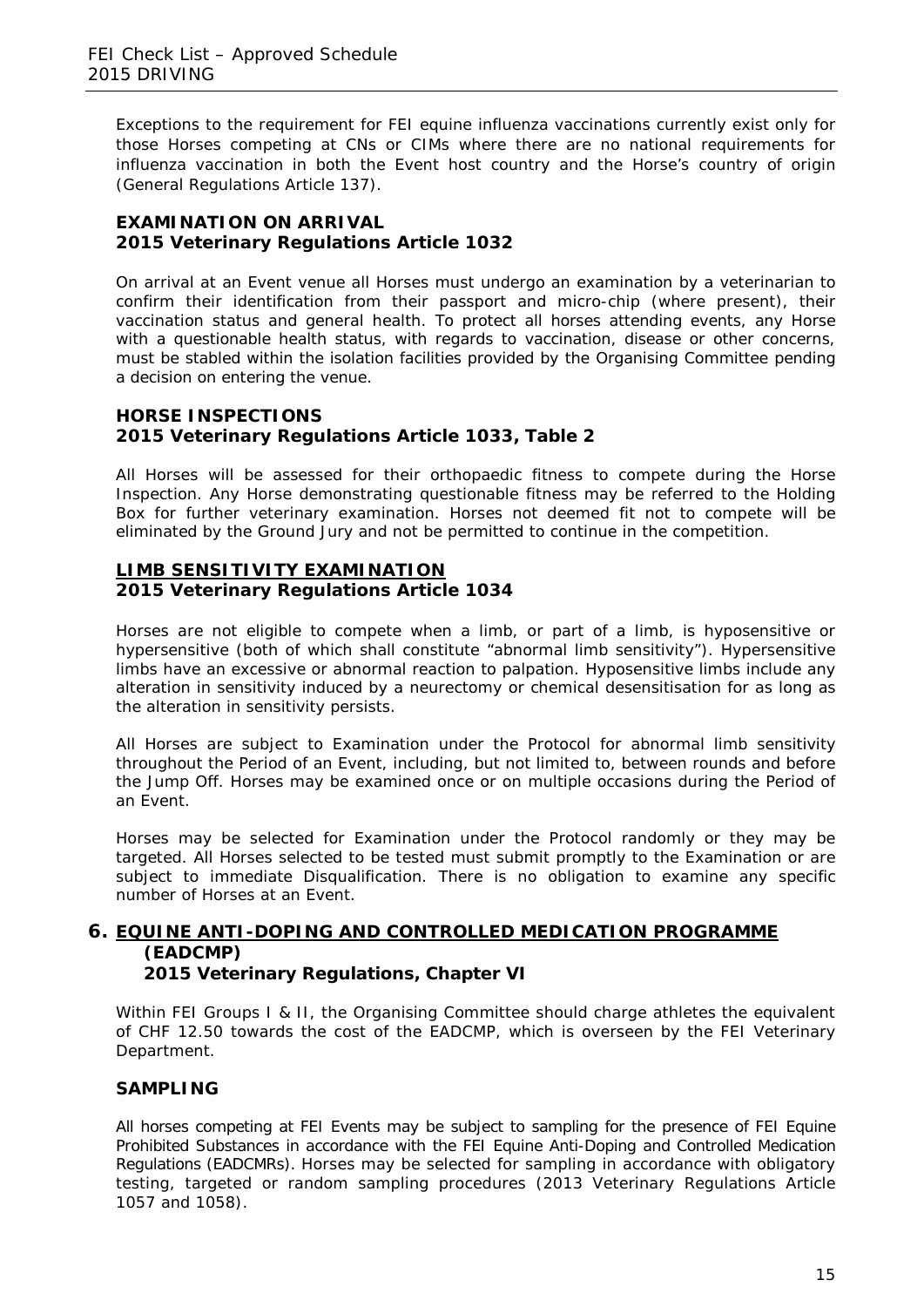### **CLEAN SPORT INFORMATION**

The current FEI Equine Prohibited Substances List of Banned Substances and Controlled Medications (the EPSL) is available on the FEI Clean Sport website: [www.FEICleanSport.org](http://www.feicleansport.org/) as a PDF document, database or smart phone app. Detection times are also provided for a limited number of Controlled Medication substances where available.

Elective Testing (Art.1056) may be carried out, by Competitors for their Horses, prior to an Event to check for the presence of prohibited substances please refer to [www.FEI.org/veterinary](http://www.fei.org/veterinary) for information and details.

### **FEI LABORATORY FOR SAMPLE ANALYSIS**

GROUPS I & II ONLY – FEI CENTRAL LABORATORY

Under Veterinary Regulations Chapter VI, Article 1057, all samples collected in Groups I and II, must be analysed by the:

**FEI Central Laboratory LGC Limited Quotient Bio Analytical Sciences and HFL Sport Science Newmarket Road Fordham, Cambridgeshire CB7 5WW**.

Samples collected outside of FEI Groups 1 and 2 may be analysed at an alternative FEI Approved Laboratory (Vet. Regs. Art. 1064). Additional information can be found under <http://www.fei.org/fei/horse-health-and-welfare/doping-controlled-medication>

#### **Please select the FEI Approved Laboratory for your event from one of the following:**

| Localisation | Contact                                                                                                                                               | <b>Choice</b> |
|--------------|-------------------------------------------------------------------------------------------------------------------------------------------------------|---------------|
| Europe       | <b>LGC Limited</b><br>Dr. Clive Pearce<br>Quotient Bio Analytical Sciences and HFL Sport<br>Science Newmarket Road Fordham<br>Cambridgeshire CB7 5 WW | х             |
|              | Tel: +44 (0) 1638 720 500<br>Fax: +44 (0) 1638 724 200                                                                                                |               |
|              | email: Clive.Pearce@LGCGroup.com                                                                                                                      |               |

#### **FURTHER QUERIES ON THIS INFORMATION**

If you have any further questions please refer to: www.fei.org/Veterinary

Please feel free to contact veterinary@fei.org for further information. Tel: +41 21 310 47 47

#### **7. PONIES**

For all Pony Events, Ponies must be available for Pony Measurement prior to the Horse Inspection and throughout the event be subject to the requirements of the 2015 Veterinary Regulations, Chapter IV.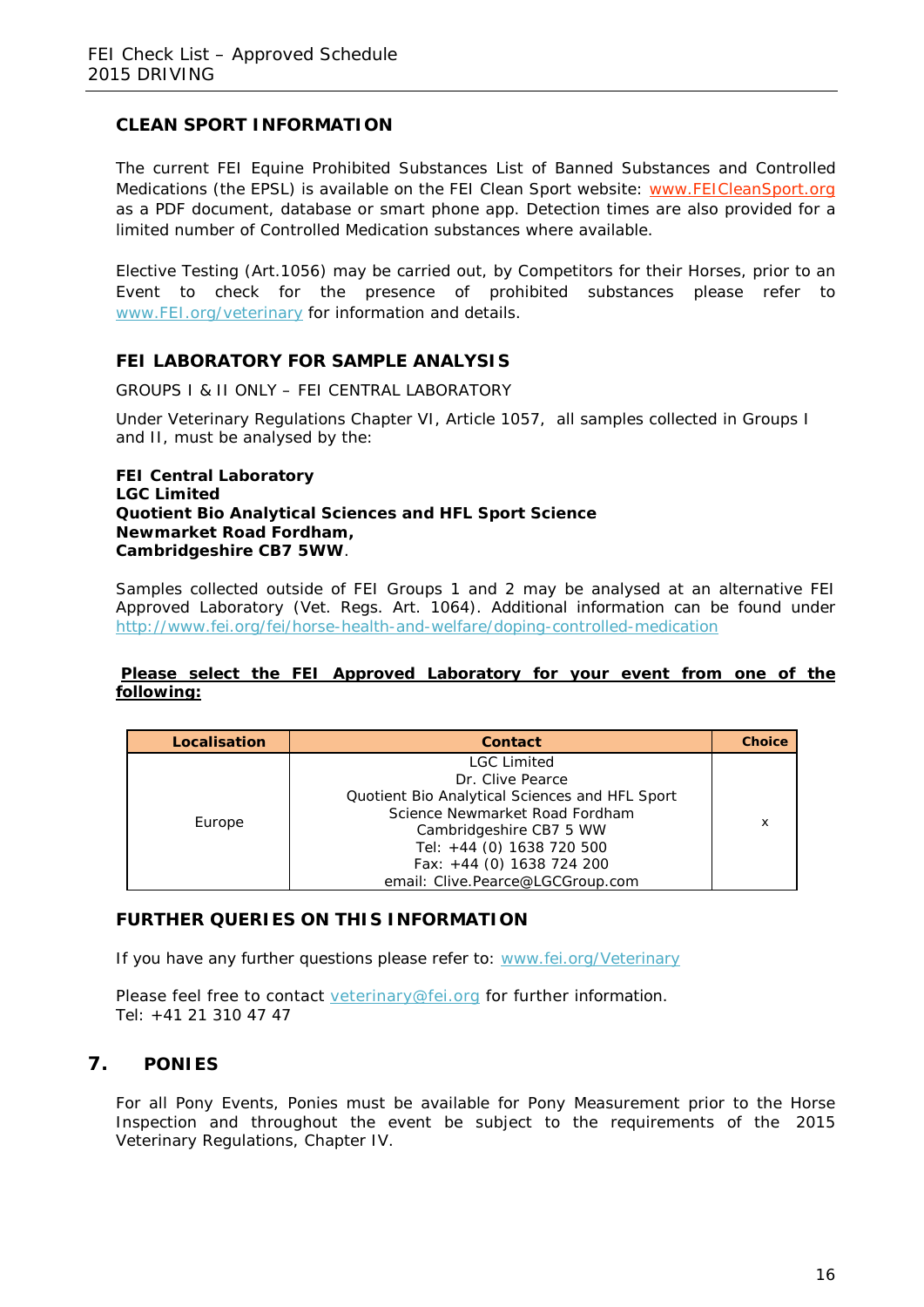# **8. INJURY SURVEILLANCE (Art.1035)**

Horses participating in FEI Events are subject to injury surveillance protocols; such information is essential to ensure that (i) the Horse's welfare remains paramount at all times and (ii) sound scientific reasoning is applied to the safety of all Horses and Athletes participating at Events. Official Veterinarians are required to report on each injured horse at an event.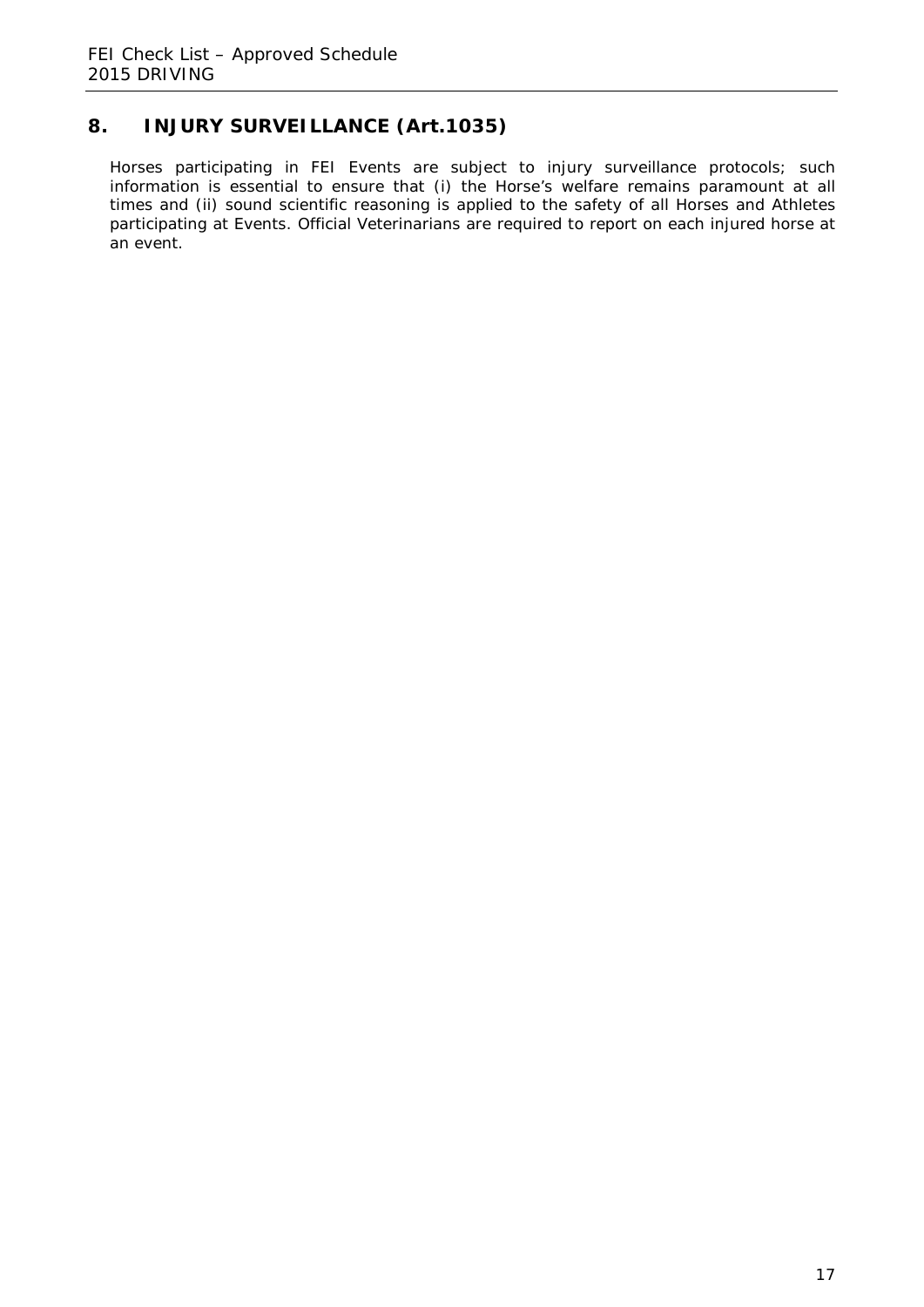# **XI. HUMAN ANTI-DOPING**

At a minimum, and pursuant to Article 22.3 of the ADRHAs, Organisers must provide the following at Events where the FEI informs the Organiser at least two (2) months before the Event that human anti-doping testing is scheduled to take place at the Event:

- 1. One (1) staff member able to act as point of contact and coordinator for the *Doping Control Officers* (*DCOs*) with the contact name and details of this staff member to be communicated to the *FEI* at least two (2) weeks prior to the starting date of the *Event.*
- 2. Human anti-doping facilities reasonably separated from public activity, consisting of:
	- one (1) private room exclusively dedicated for use by the *DCOs* with one (1) table, two (2) chairs, pens and paper and one (1) lockable fridge; and
	- a waiting room/area with a suitable number of chairs as well as an appropriate amount of individually sealed, non-caffeinated and non alcoholic beverages, which includes a mix of natural mineral water and soft drinks ; and - one (1) private and clean bathroom/toilet, adjacent or as near as possible to
	- the *DCO* room and waiting area.
- 3. Staff members (or volunteers) of both genders, able to act as *Chaperones*. The number of *Chaperones* available to the *OC* must be communicated to the *FEI* as early as possible following receipt by the *OC* of the *Testing* plan for the *Event*. Please see the qualifications for Chaperones in the ADRHAs.

Additional information on Human Anti-Doping can be found under: <http://www.fei.org/fei/cleansport/ad-athletes>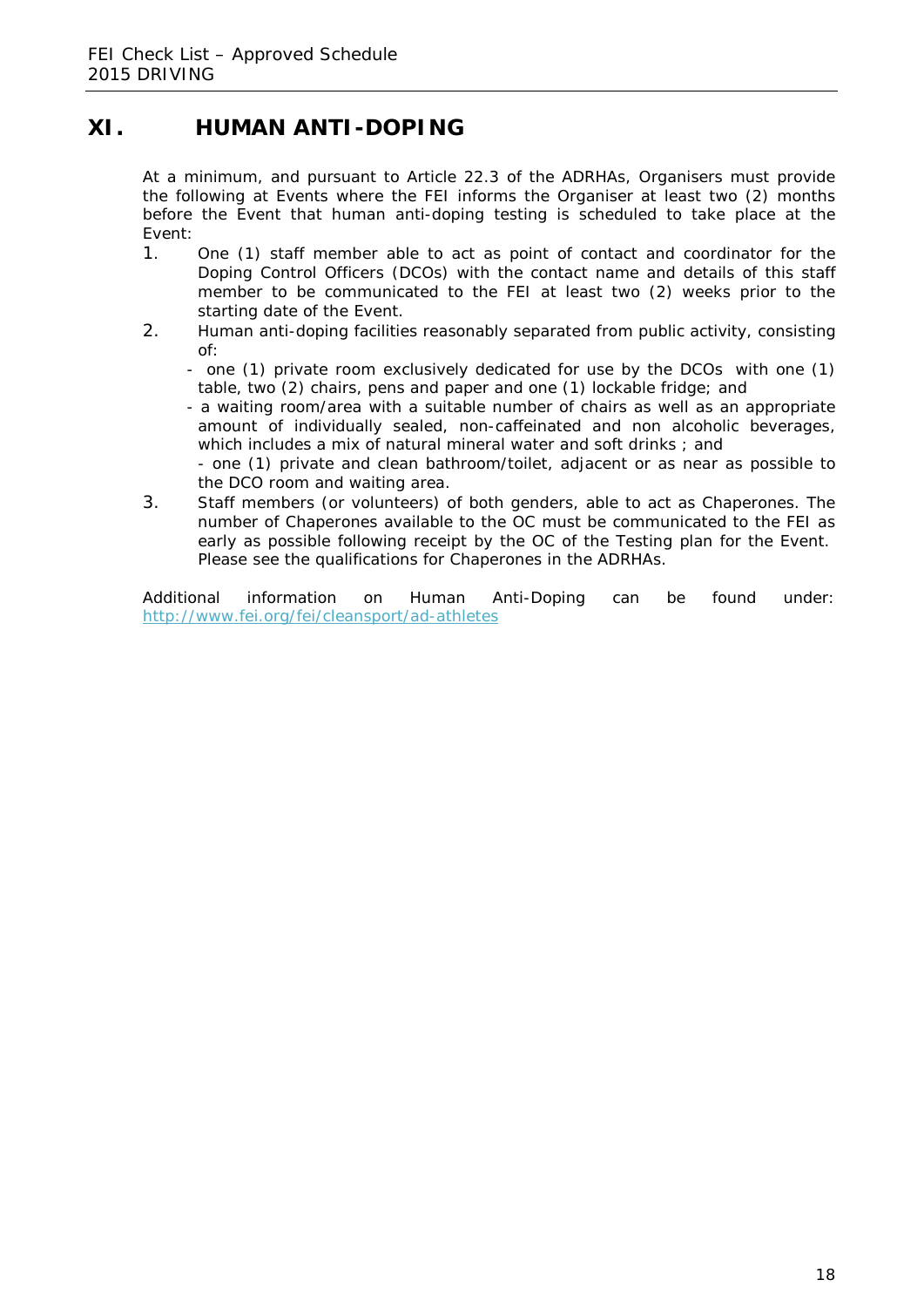# **C O M P E T I T I O N S**

# **PRIZE MONEY**

**IMPORTANT**

The value of the 1<sup>st</sup> prize must not exceed 1/3 of the total prize money distributed for **the competition. The minimum number of prizes offered for each competition must be allocated on the basis of one prize for every commenced four Athletes, with a minimum of five prizes. The total amount of prize money shown for each Competition in the schedule must be distributed. (GR Art 127, 128)**

#### **DEDUCTIONS FROM PRIZE MONEY AT COMPETITIONS**

**Full details of any deductions from prize money should be outlined in the schedule. This includes government taxes. If it is necessary for OCs to deduct such taxes, they should provide participants with an official form indicating the amount of tax deducted upon application.** 

**The tax form should be provided to the athletes upon arrival and returned to the OC prior to departing.**

#### **TOTAL PRIZE MONEY N/A**

# **1. "DRESSAGE" - COMPETITION**

**This competition will be in accordance with FEI Driving Rules, 11h Edition 2015**

#### **Dressage Arena :**

Length: 100 m Width: 40 m

#### **Practice Arena :**

Length: 100 m Width: 40 m

#### **Type of Dressage Test:**

| <b>CAI1*Horse/Pony Singles</b> | FEI Test 1*B                             |
|--------------------------------|------------------------------------------|
| <b>CAI1*Horse /Pony Pairs</b>  | FEI Test 1*B                             |
| <b>CAI2*Pony Singles</b>       | FEI Test 3*-C HP1                        |
| <b>CAI2*Pony Pairs</b>         | FEI Test 3*-C HP2                        |
| <b>CAI2*Horse Singles</b>      | FEI Test 3*-C HP1                        |
| <b>CAI2*Horses Pairs</b>       | FEI Test 3*- B HP2                       |
| <b>CAI2*Horse Four-in-Hand</b> | FEI Test $3$ *-B HP4                     |
| <b>CAI Children</b>            | FEI Test Ch P1 (arena sand 80 x 40)      |
| <b>CAI Junior</b>              | FEI Test J and YD (arena sand 80x40)     |
| <b>CAI Young Driver</b>        | FEI Test J and YD (arena sand 80 x 40)   |
| <b>CAIYH-5 years</b>           | FEI Test YH 1 -5 years (qualification)   |
| <b>CAIYH-6 years</b>           | FEI Test YH 2 -6/7 years (qualification) |
| <b>CAIYH-7 years</b>           | FEI Test YH 2 -6/7 years (qualification) |
|                                |                                          |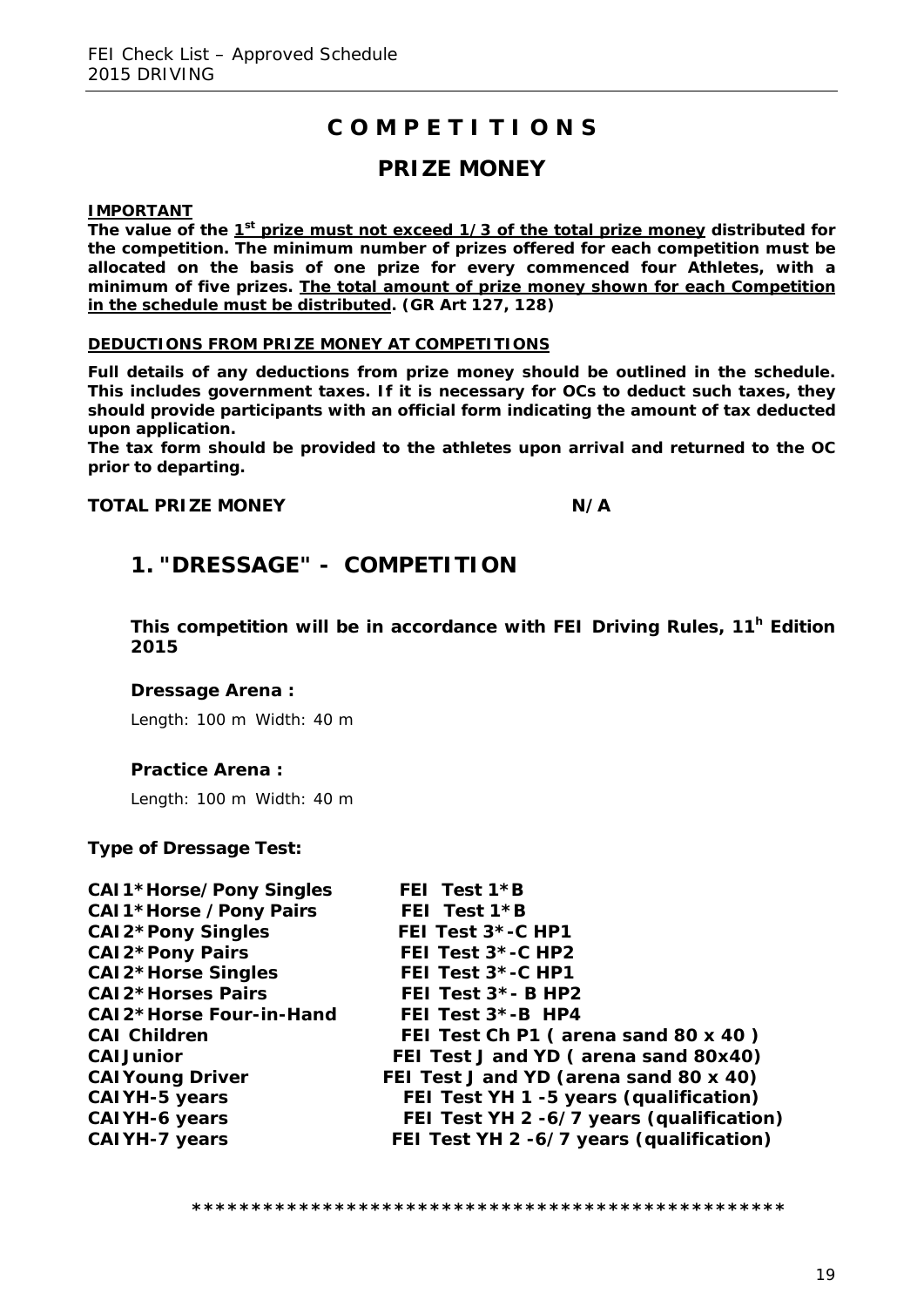# **2. "MARATHON" - COMPETITION**

**This competition will be in accordance with FEI Driving Rules, 11th edition 2015**

### **Option 2: CAI2\*; CAIJ and CAIY**

|                  | <b>Distance</b> | Pace | <b>Average Speed</b>         |
|------------------|-----------------|------|------------------------------|
| <b>Section A</b> | 6000 m          | Free | 12km/h horses<br>11km/h pony |

| <b>Section B</b> | Ca 6500 m<br>Tee | 14 km/h horses<br>13 km/h pony |
|------------------|------------------|--------------------------------|
|------------------|------------------|--------------------------------|

**Number of obstacles 6**

**Option 2: CAICh**

|                  | <b>Distance</b> | Pace | <b>Average Speed</b> |
|------------------|-----------------|------|----------------------|
| <b>Section A</b> | <b>20 min</b>   |      |                      |

|--|

**Indicate the number of obstacles in Section B: 5**

**Starting order according to the rules**

**\*\*\*\*\*\*\*\*\*\*\*\*\*\*\*\*\*\*\*\*\*\*\*\*\*\*\*\*\*\*\*\*\*\*\*\*\*\*\*\*\*\*\*\*\*\*\*\*\*\*\***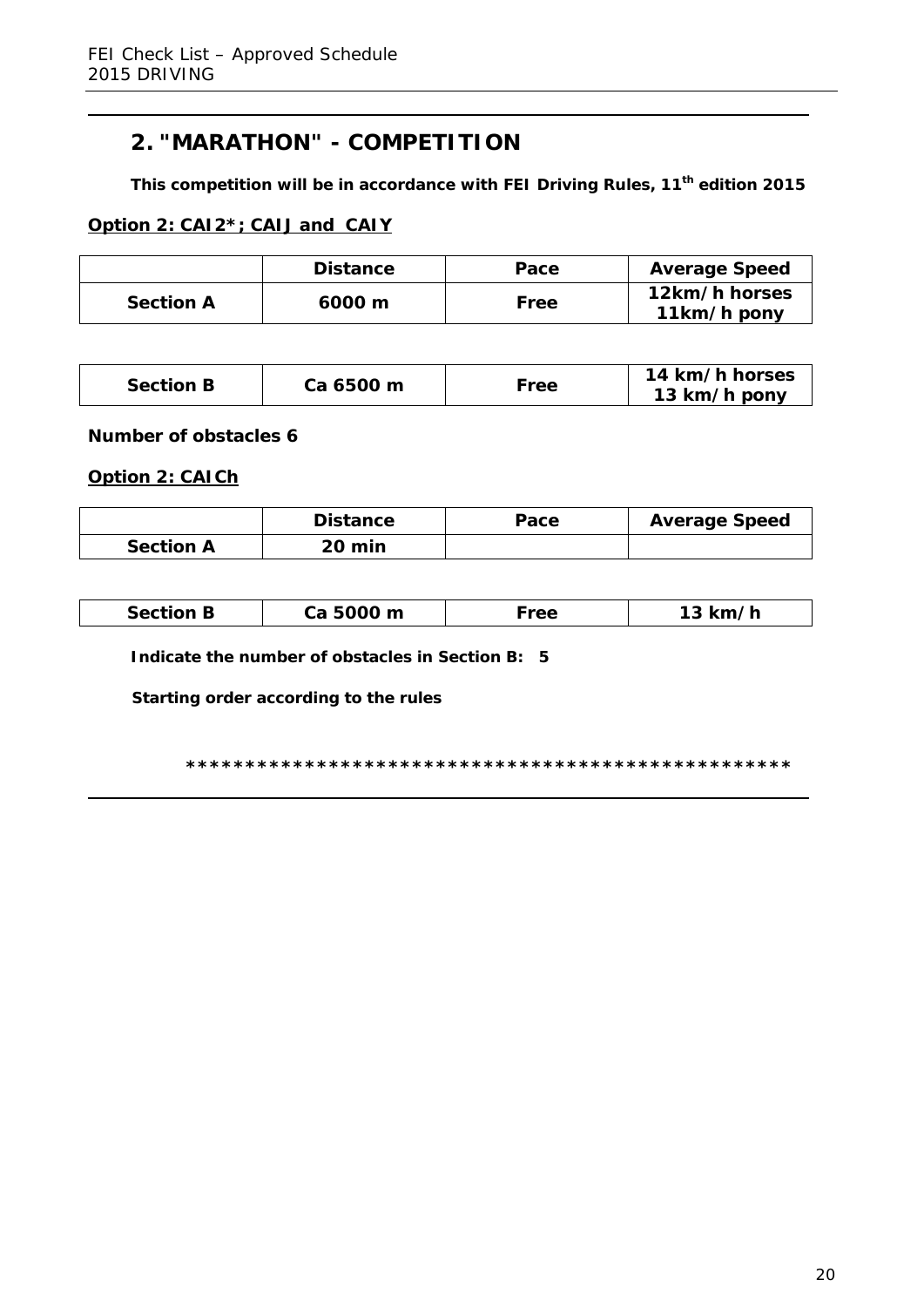# **3. "CONES" - COMPETITION**

**This competition will be in accordance with FEI Driving Rules, 11th edition 2015**

### **Obstacle Arena:**

Length: 120 m Width: 100 m

## **Practice Arena:**

Length: 100 m Width: 50 m

## **Type of Competition**

Fault Competition

**\*\*\*\*\*\*\*\*\*\*\*\*\*\*\*\*\*\*\*\*\*\*\*\*\*\*\*\*\*\*\*\*\*\*\*\*\*\*\*\*\*\*\*\*\*\*\*\*\*\***